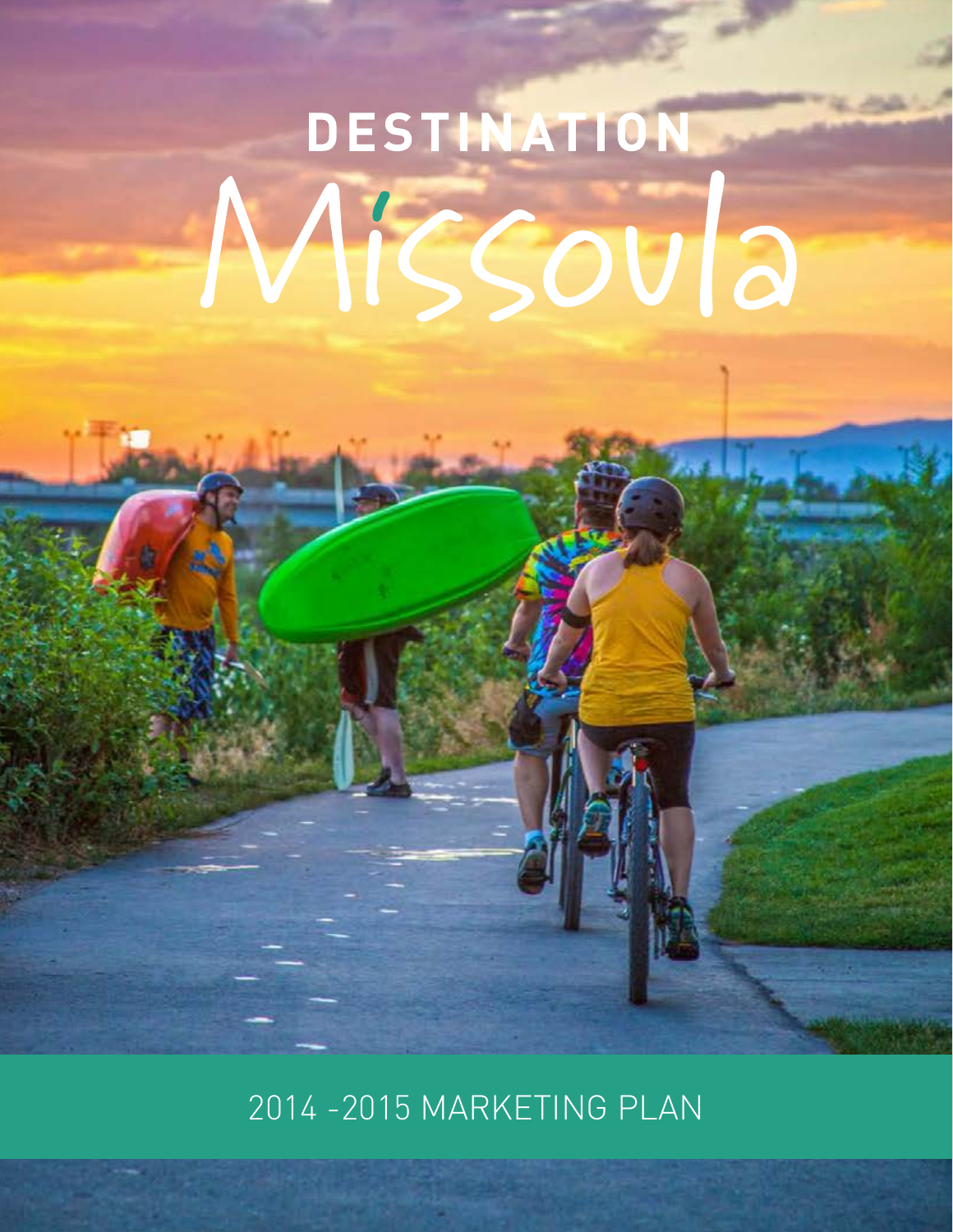# **TABLE OF CONTENTS**

| <b>INTRODUCTION</b>                                                                                                                                                                                                                                           | 1                                     |
|---------------------------------------------------------------------------------------------------------------------------------------------------------------------------------------------------------------------------------------------------------------|---------------------------------------|
| <b>MISSION STATEMENT</b>                                                                                                                                                                                                                                      | $\mathbf{2}$                          |
| <b>IDENTITY OF THE DESTINATION MISSOULA AREA</b>                                                                                                                                                                                                              |                                       |
| <b>STRENGTHS</b><br><b>OPPORTUNITIES</b><br>CHALLENGES                                                                                                                                                                                                        | 2<br>3<br>5                           |
| <b>THREE PHASES OF TRAVEL</b>                                                                                                                                                                                                                                 | 6                                     |
| <b>MARKETS</b>                                                                                                                                                                                                                                                | 6                                     |
| Target Geographic Markets<br><b>Target Demographic Markets</b><br><b>Individual Travelers</b><br><b>Sports Travelers</b><br>Group Travelers and Event Recruitment<br><b>Meetings and Conventions</b><br><b>Emerging Markets</b><br><b>Supporting Research</b> | 6<br>7<br>7<br>8<br>9<br>9<br>9<br>11 |
| <b>GOALS</b>                                                                                                                                                                                                                                                  | 12                                    |
| <b>STRATEGIES</b>                                                                                                                                                                                                                                             | 12                                    |
| Methods<br>Publicity<br><b>Group Marketing</b><br><b>Marketing Support</b>                                                                                                                                                                                    | 12 <sup>°</sup><br>13<br>15<br>16     |
| COOPERATIVE OPPORTUNITIES                                                                                                                                                                                                                                     | 19                                    |
| <b>BUDGET</b>                                                                                                                                                                                                                                                 | 21                                    |
| Changes to be implemented if budget is 10% above or below anticipated                                                                                                                                                                                         | 22                                    |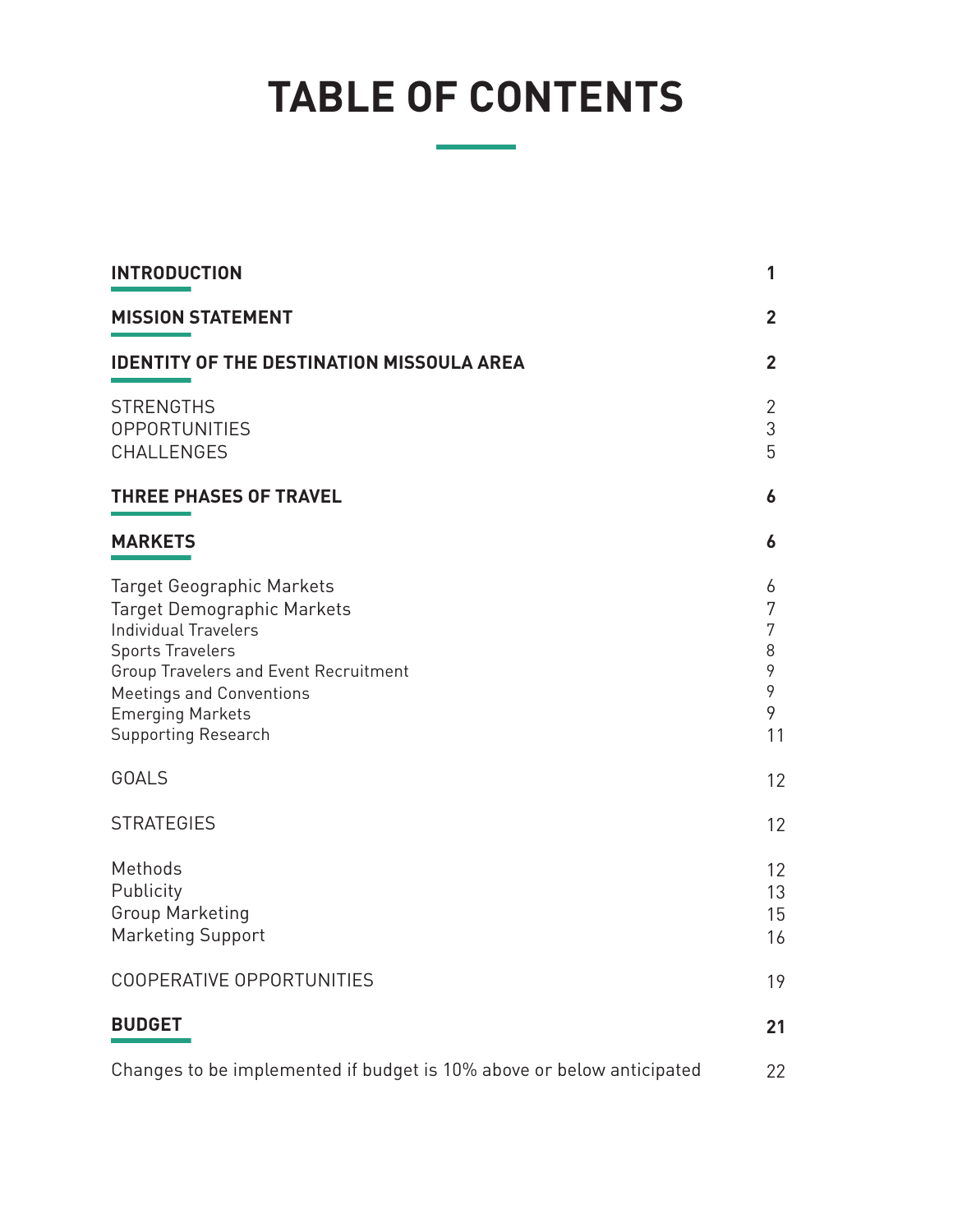# INTRODUCTION

Missoula strives throughout its marketing to uphold the Montana State Tourism brand pillars. Sitting at the confluence of the Bitterroot, Clark Fork and Blackfoot Rivers and surrounded by seven wilderness areas, Missoula is encircled by spectacular, unspoiled nature. And although Missoula is the second largest city in the State of Montana, to those visitors from large urban areas, Missoula is indeed a vibrant and charming small town perfectly situated half way between our State's two jewels – Glacier and Yellowstone National Park. Served by Missoula International Airport and three major highways, it is the ideal hub from which to explore the many wonders of our State. The accessibility of Missoula's recreation makes it unparalleled. Where else can you kayak or surf downtown or take a hike or mountain bike in 60,000 acres of wilderness a mere 5 miles away?

Missoula is also a regional destination for shopping and dining, featuring three distinct shopping districts and an abundance of restaurants, cafes, coffee houses and breweries with something to fit all budgets and palates. Known for its eclectic culture, visitors will find this arts and cultural hub filled with a seeming endless array of arts and entertainment events. Think symphony, theater, film festivals, authors' readings at independent bookstores, college sports, ballet, opera and roller derby! And we proudly live our history – Native American and Lewis & Clark to smokejumpers and Glacial Lake Missoula.

Some might call it unique, cool or hip. Others will experience it as serene, welcoming and replete with natural beauty. You might see it as vibrant, active and pulsating with places to go and things to do. The beauty of Missoula is that it is all that and more.

We strive to show our unique character, as well as incorporating brand fonts, colors and imagery in our marketing.





With 3 rivers, 7 wilderness areas, 83 distinctive sport and event venues and endless Montana experiences, there is no destination like Missoula.

Call our experts at **1.800.526.3465** or visit **playmissoula.org/sd** for help planning your next event.

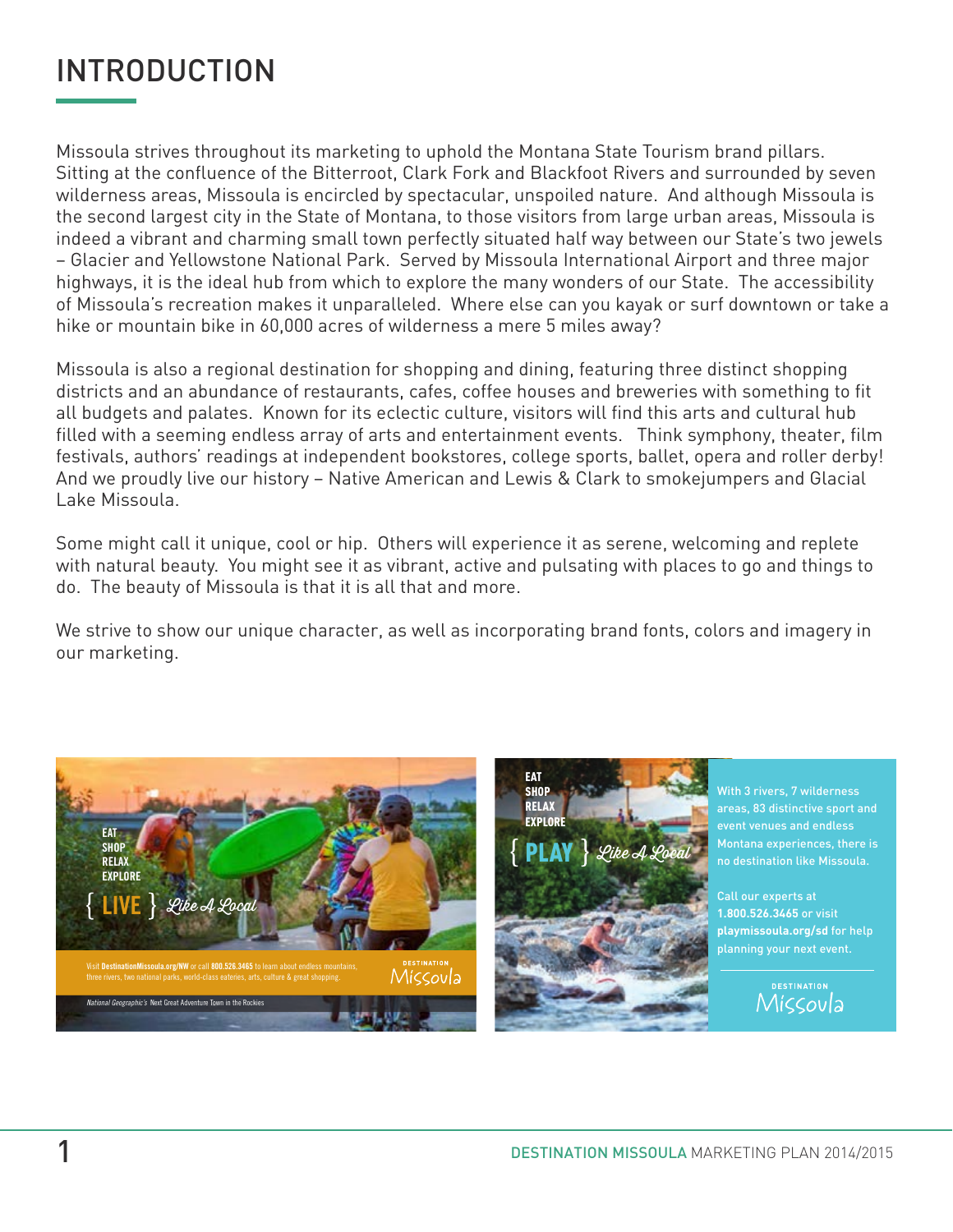# MISSION STATEMENT

*Marketing Missoula and surrounding areas as a premiere travel destination thereby creating vibrant growth in the economy and enhancing the quality of life.* 

# IDENTITY

*"I hiked around town, the air sweet and dry, and was sort of overwhelmed by the perfection of it – the old courthouse, the train depot, Mount Jumbo and Mount Sentinel rising up, the neon bars, the funky festivity of a college town." -* Garrison Keeler

Missoula is the state's most cosmopolitan and diverse community and the heart of arts and culture in the State of Montana, blending contemporary culture and historical heritage seamlessly. Missoula is also a regional hub and state leader in commerce, education and health care.

A unique travel destination resting halfway between Glacier and Yellowstone, Montana's two majestic national parks, Missoula in itself offers paramount outdoor recreational opportunities. At the confluence of three rivers and surrounded by seven wilderness areas, its uniqueness lies in its accessibility. It provides travelers with scenic beauty, outdoor adventure, unique attractions, regionally renowned shopping and rich and diverse cultural attractions and events.

*"Many towns in the West consider themselves 'outdoor' towns -- suggesting a citizenry eager to bike, run, ski, paddle, hunt, fish, hike, backpack, float and camp. Missoula, Montana is one of those towns, but it possesses some indefinable spirit that keeps it from being confused with any other."*

*-* Rick Bass, *Smithsonian Magazine*

As with any city, Missoula has an array of strengths that we play to, opportunities on the horizon that we will market to, and challenges that we work toward solving.

## **STRENGTHS**

**Arts and Culture** – Missoula is home to the most diverse and extensive arts community in Montana. From writers to performing artists, from painters to photographers, from historians to museum curators, Missoula is fortunate to be home to numerous famous and creative people, who add a dimension and depth to the community that is only seen in larger cities. Regionally, nationally and in many cases internationally renowned, Missoula's cultural community creates an essence to the city that urban travelers want but do not expect in Montana, making Missoula a memorable destination.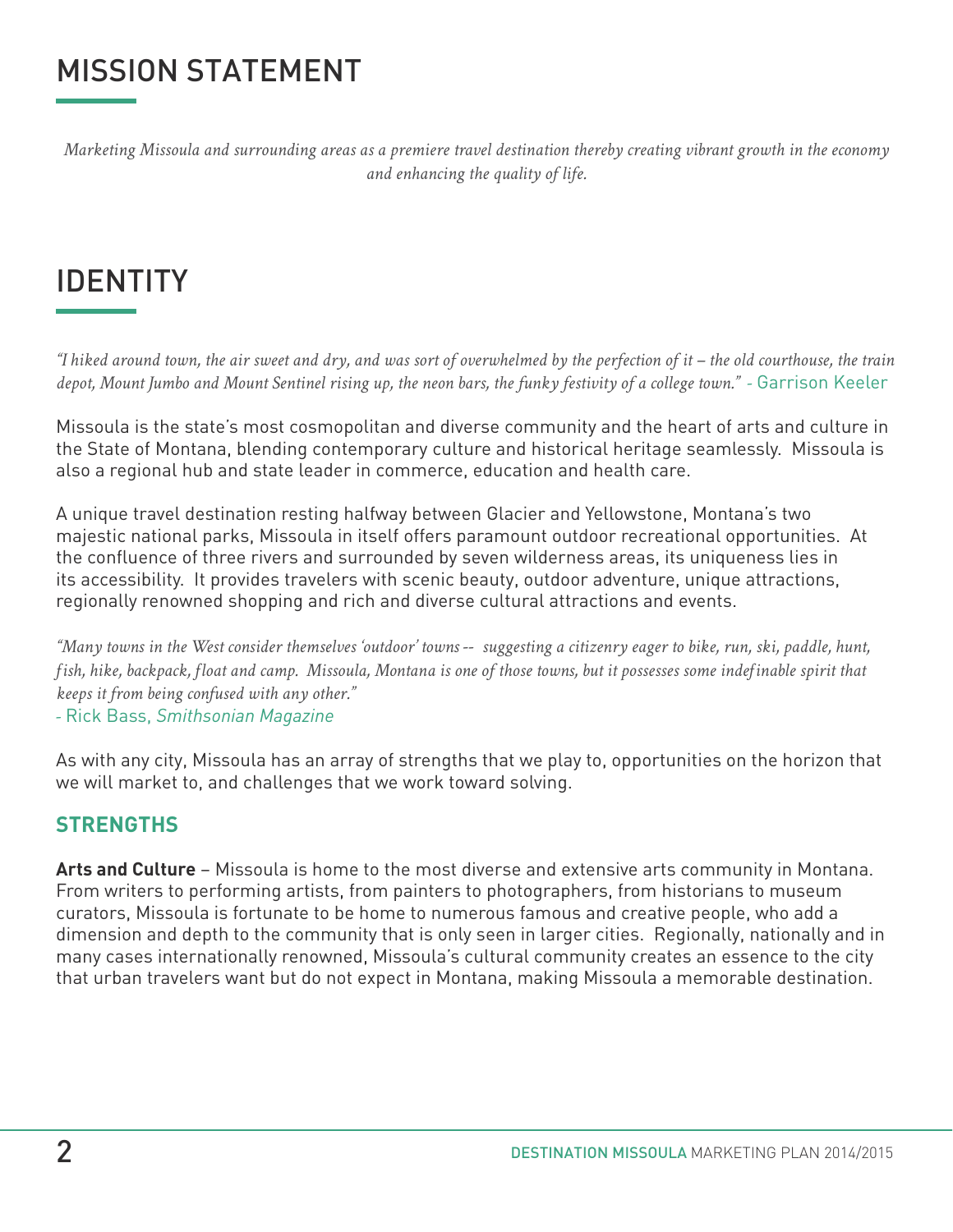**Immediacy of Access** – Where else but Missoula, Montana, can you kayak in downtown or take a walk in 50,000 acres of wilderness area over your lunch hour and be back to work on time? All of Montana has incredible varied natural resources to brag about, but the accessibility of Missoula's natural bounty is unparalleled. Whether you run, ski, paddleboard, river surf, kayak, bike, hunt, fish, hike, backpack, float or camp, you can enjoy your passion minutes from Missoula.

**Regional Hub** – Missoula is a regional center for retail, health care, education, forestry, ecology, transportation and culture. People come from across the State and Idaho to shop in our historic downtown boutiques and Southgate Mall – Western Montana's largest mall. The preeminent health care provided by renowned physicians and hospitals makes Missoula a center for Western Montana's health care. Home to the University of Montana, Missoula hosts students from around the world seeking an education that is highly valued and recognized. This level of education also produces a population of "top in the field" professionals that work in and serve our community. In order to support these industries, Missoula must also be a transportation hub. Missoula can be reached by two major highways and Interstate 90. Missoula's International Airport hosts five major air carriers and has direct flights to Portland, Seattle, San Francisco, Oakland, Los Angeles, Phoenix, Las Vegas, Denver, Atlanta, Minneapolis and Chicago.

**Sports and Adventure** – If you can do it outdoors, you can do it in Missoula. Being surrounded by seven wilderness areas, at the confluence of three rivers and with five ski areas within 100 miles, adventure seekers need look no further. Missoula is also home to professional baseball, semiprofessional hockey and football, and the world famous Missoula Marathon. Having already held such events as the US Freestyle Kayak Championships and USA Cycling Pro XCT, Missoula has a proven track record for hosting major recreation based events.

**Entertainment and Nightlife** – Whether your tastes run from urbane to eclectic, Missoula has nightlife to satisfy everyone. Missoula's music scene is broad, running the gamut from orchestral to bluegrass, country to hip hop and the city has been host to such icons as The Rolling Stones, Elton John and Pearl Jam. With a vast and seemingly endless array of arts and entertainment events and an abundance of restaurants, cafes, coffee houses, breweries, wineries and distilleries, it is difficult to choose.

*"Where else can you find first-rate documentary and wildlife film festivals, the Roots Festival, jazz festivals, all right…all festivals, famous authors, artists, and playwrights in our shops and on our streets, gardens and galleries galore, acclaimed dance companies, creative restaurants, bakeries, and plenty of delicious coffee aromas, alphabetized mountains, and a community with a backyard minutes from alpine skiing, river rafting adventures, and just a few hours from Glacier and Yellowstone National Parks? Where else but Missoula?"* - Michael McGill, Ex. Director MCT, Inc.

## **OPPORTUNITIES**

**Air Access** – Missoula has seen the addition of a major air carrier this year with the announcement that Frontier Airlines would be entering our market. This opens numerous markets to Missoula and since it is a low-cost air carrier Missoula will see an adjustment in prices not only with Frontier, but also other carriers in our market who will want to remain competitive. Frontier will be bringing in an Air Bus to service the Missoula market, providing more seats than traditional regional jets. Destination Missoula works closely in partnership with the Missoula International Airport to continually investigate and expand service and new direct flight markets into Missoula.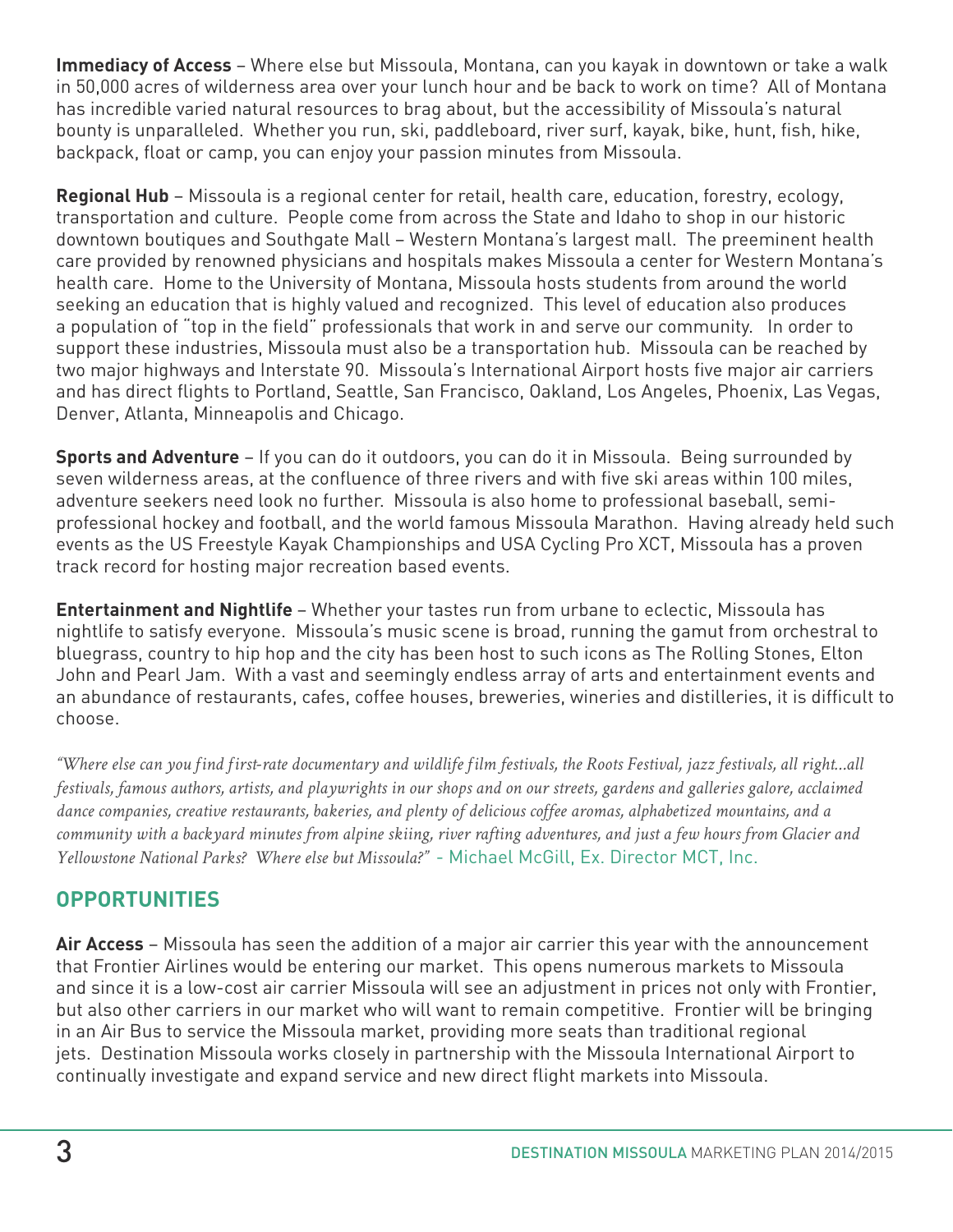**Wayfinding** – For two years, Missoula has been in the planning stages of a city-wide wayfinding system. Planning will conclude this summer, and fundraising for implementation will begin. This city-wide system will be the first of its kind in Montana and can become the standard to follow. It will enhance not only the visitor experience, but also familiarize residents with the many attractions Missoula has to offer. Research has shown that cities with well-thought-out wayfinding systems attract more visitors who stay longer in the community. Destination Missoula, in partnership with city and county government, and leading organizations, has led the effort to create this system for Missoula and will continue its role during implementation.

**Increase Group and Tour Travel** – Destination Missoula, through our Sales Department, will be focusing efforts on increasing and broadening our group and tour travel. Working in cooperation with the Montana Office of Tourism and Glacier Country Tourism, Destination Missoula will attend trade shows directly targeting these markets and looking to the increase our awareness in International markets, specifically Canada, China and Western Europe. In 2013, international travel in the US increased 3.4% to 69 million visitors. It is projected that between 2013-2018, we will see an annual increase in visitation of 3.4 to 4.3%. Four countries will account for 64% of that growth – the two largest being Canada at 29% and China at 19%.

**Retain Transient Visitors** – Approximately three million people pass through Missoula annually, but only 1.5 million spend one or more nights in our community. Destination Missoula will be producing marketing campaigns directed specifically to Canadian visitors and concentrating on our Parkto-Park visitor. We will also be working on initiatives such as wayfinding to entice visitors off the highways and to stay at least one night.

**Culinary and Spirits Tourism** – Two of the hottest trends in travel right now are the culinary and spirits traveler and Missoula is the perfect fit. Culinary travel is a \$51 billion industry and 27 million people identifying themselves as culinary travelers. From our locally sourced restaurants to our food trucks, breweries, distilleries and wineries Missoula has the unique experiences these travelers expect. Destination Missoula will market directly to this niche.

**Sustainability** – The sustainable traveler is also looking for engaging, personable, memorable and, above all, authentic travel experiences. These tourists are "typically highly educated, mature, affluent, well-traveled, environmentally aware and sensitive to the social and cultural traditions, systems and mores of the destination they visit." United Nations World Tourism Organization. From our unblemished recreational resources to our farm-to-college program, farmers markets, and green retailers, Missoula is the perfect fit for the sustainable traveler. Destination Missoula will work with the community and its partners to identify and highlight sustainable opportunities and businesses in our area through our website and social media. We will also work with the community to identify ways to enhance the experience through packages, tours, and certifications.

**Economic Upturn** – With the upturn in our economy, Missoula is beginning to see new growth in sectors that directly relate to tourism. Many new retail stores have opened or are slated to open in Missoula in all three of our shopping districts. Missoula also has new hotels opening and Destination Missoula/TBID is partnering with the City of Missoula to fund a feasibility study for a conference center in Missoula.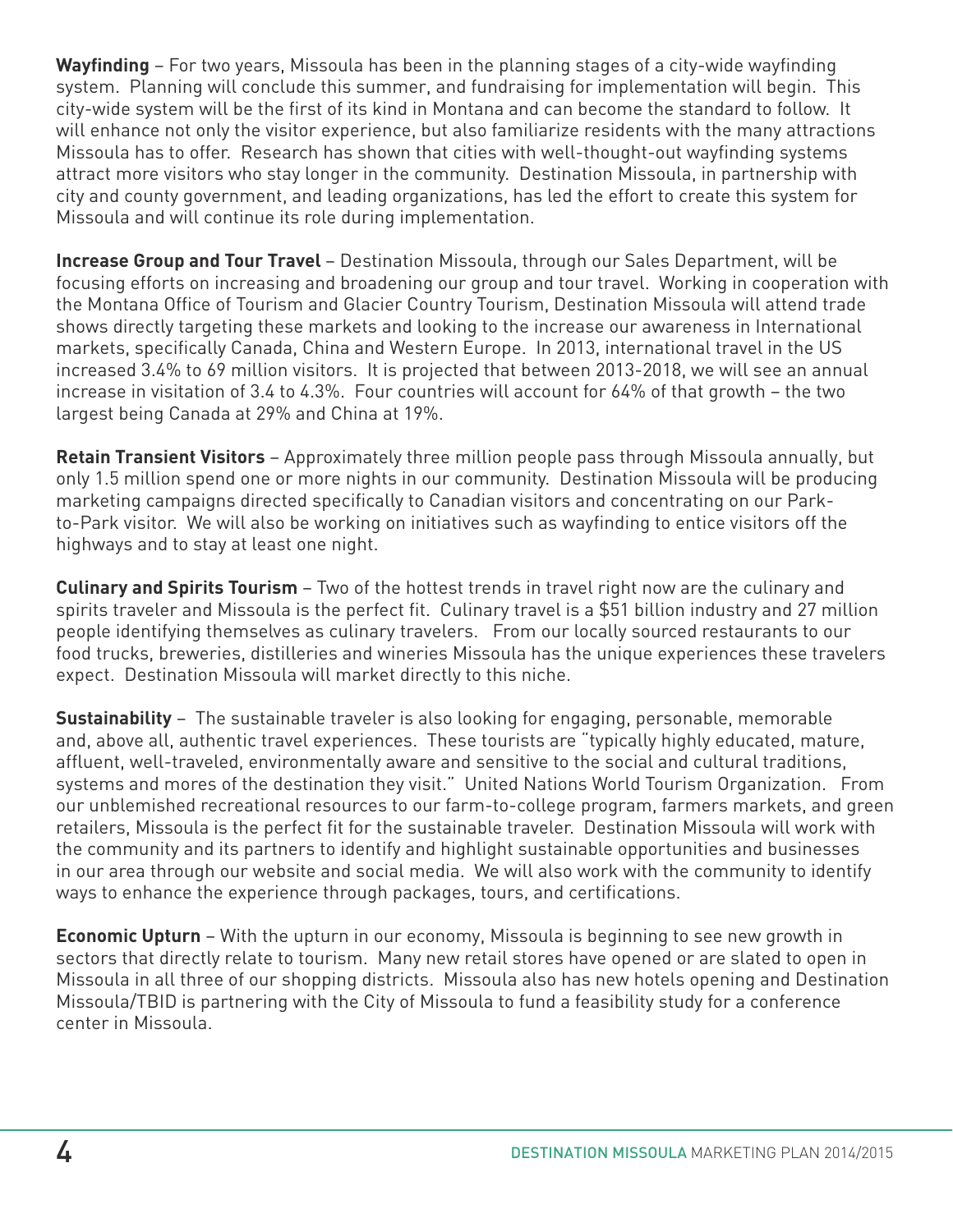### **CHALLENGES**

**Air Access** – Although Missoula is seeing continuing growth in our air access, with the merger of major airlines and demand from competitive communities with large guaranty resources, it is difficult to stay competitive and to provide excellent service and low prices. Destination Missoula is continually working with the Missoula International Airport and partners to seek out opportunities to raise guaranty funds, new direct flight opportunities, and low cost air service.

**Seasonality** – Although Missoula has a more balanced annual visitation than most Montana cities, the vast majority is within the months of April through October, leaving on average \$20.7 million in vacant room nights during the months of November through March. Since Missoula is not a major winter destination, we will be centering our marketing to bolster our shoulder seasons through group and tour travel, sporting and cultural events, meetings and conventions.

**Low Conversion of Transient Travel** – As mentioned above in the Opportunities, Missoula loses approximately 1.5 million transient travelers a year. It is difficult to pull them off the Interstate. Destination Missoula will be producing marketing campaigns directed specifically to Canadian visitors and concentrating on our Park-to-Park visitor. We will also be working on initiatives such as wayfinding to entice pass thru visitors to stay at least one night.

**Lack of Tourism Infrastructure** – Although Missoula has many wonderful venues, in order to take the next step in growth, we are in need of infrastructure currently missing in our community. Our largest indoor arena is owned by the University, and although they are willing and accommodating partners, the University's schedule for the arena is paramount. Also Missoula does not have one facility that can accommodate city-wide conferences or conventions. In order to accommodate events of this size, we have to bid them out to a number of venues which is not ideal to meeting and event planners. Destination Missoula/TBID is partnering with the City of Missoula to fund a feasibility study for a conference center in Missoula. Destination Missoula will also be working in partnership with city and county leaders and private business to complete the Fort Missoula Regional Park, which would provide fields and sporting facilities that would enable Missoula to host major sporting events and tournaments.

**Timeline of Implementation and Funding for Wayfinding** – Although the Missoula Wayfinding project is almost through the planning stages, the time needed for fundraising a million dollar project and the staged implementation of the system, means a full completion of the system may be many years down the road. Destination Missoula is working with city and county government and leading organizations across the city to implement our Wayfinding system in a well-thought-out phased approach that takes available funding sources and the visitor experience into consideration.

**Organizational Funding** – With constantly trying to find new and innovative ways to raise private funding, Missoula's lack of full participation in our Tourism Business Improvement District, and the constant uncertainty of bed tax funding, stable funding for Destination Missoula is always an issue and a priority. Destination Missoula, in partnership with other tourism industry organizations, works on a continual basis to educate our legislators and citizens on the importance of tourism to a healthy State economy and to work towards preserving and enhancing our bed tax funding. We also work in partnership with the Missoula Tourism Improvement District to expand participation in our TBID and private partnership in Destination Missoula.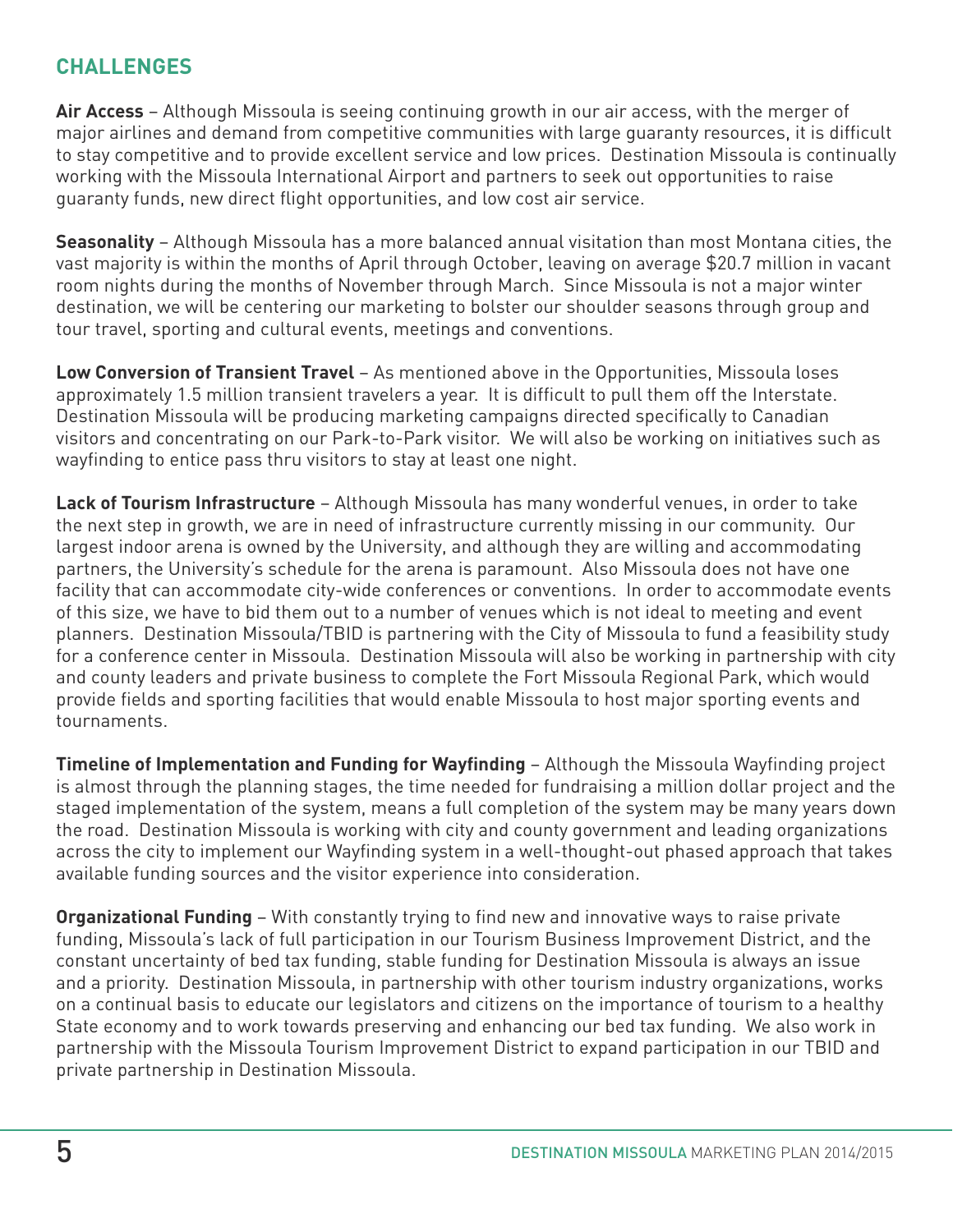# THREE PHASE TRAVEL

In order to convert a person from someone who may be interested in Missoula to an actual visitor to your destination, we must reach them at all three phases of the decision process – **Inspiration, Orientation and Facilitation.** 

Destination Missoula will be following the State brand by using large iconic imagery and brand font in our print and digital advertising, on our website and in our social media. These images inspire people to visit our destination and to see what is unique about it. We have created the "Like A Local" advertising campaign to enhance this concept.

We will implement a number of tools that will help orient our customer to where we are in the country, region and state. Our unique official Missoula Area Visitor Guide gives people an overview of our community and what it has to offer, including maps, directions to our Visitor Centers, numbers to reach our call center, and our website. We use it to help create and promote Missoula as a brand. This year we will be implementing an itinerary builder on our newly redesigned website. This gives the visitor the opportunity to plan ahead where they will stay, eat, what attractions and events they want to attend and what loop tours they can take from Missoula to enjoy what our area has to offer.

Finally, using the itinerary builder, and easy access to the information they need to book their trip or the ability to talk to a knowledgeable travel expert on the phone, either through our call center or in one of our VICs, will help facilitate the final sale and a successful trip.

# **MARKETS**

#### **TARGET MARKETS**

**Geographic** - The strategy of targeting a particular type of traveler can be enhanced by also targeting a particular geographic area. It is most effective to market to those who are predisposed to come to this area.

DM will market to geographic areas which are also targeted by Glacier Country and Montana Office of Tourism and whose residents have shown a history of traveling to Missoula in order to maximize efficiency and cost-effectiveness. We will be concentrating on more "niche" marketing this year, particularly our direct flight and drive markets. Our direct flight markets include Seattle, Salt Lake City, Las Vegas, Minneapolis, Chicago, Denver, Portland, Los Angeles, San Francisco, Oakland, Atlanta and Phoenix. We will also direct our outreach to our drive markets, which includes an approximate 200 - 300 mile radius from Missoula – Spokane, Washington; Coeur d'Alene, Sandpoint, Lewiston, Boise, Salmon and Idaho Falls, Idaho; and Yellowstone Park, Bozeman, Butte, Great Falls, Glacier Park, Kalispell, Montana. Destination Missoula will also be implementing a new marketing campaign in Alberta, Canada.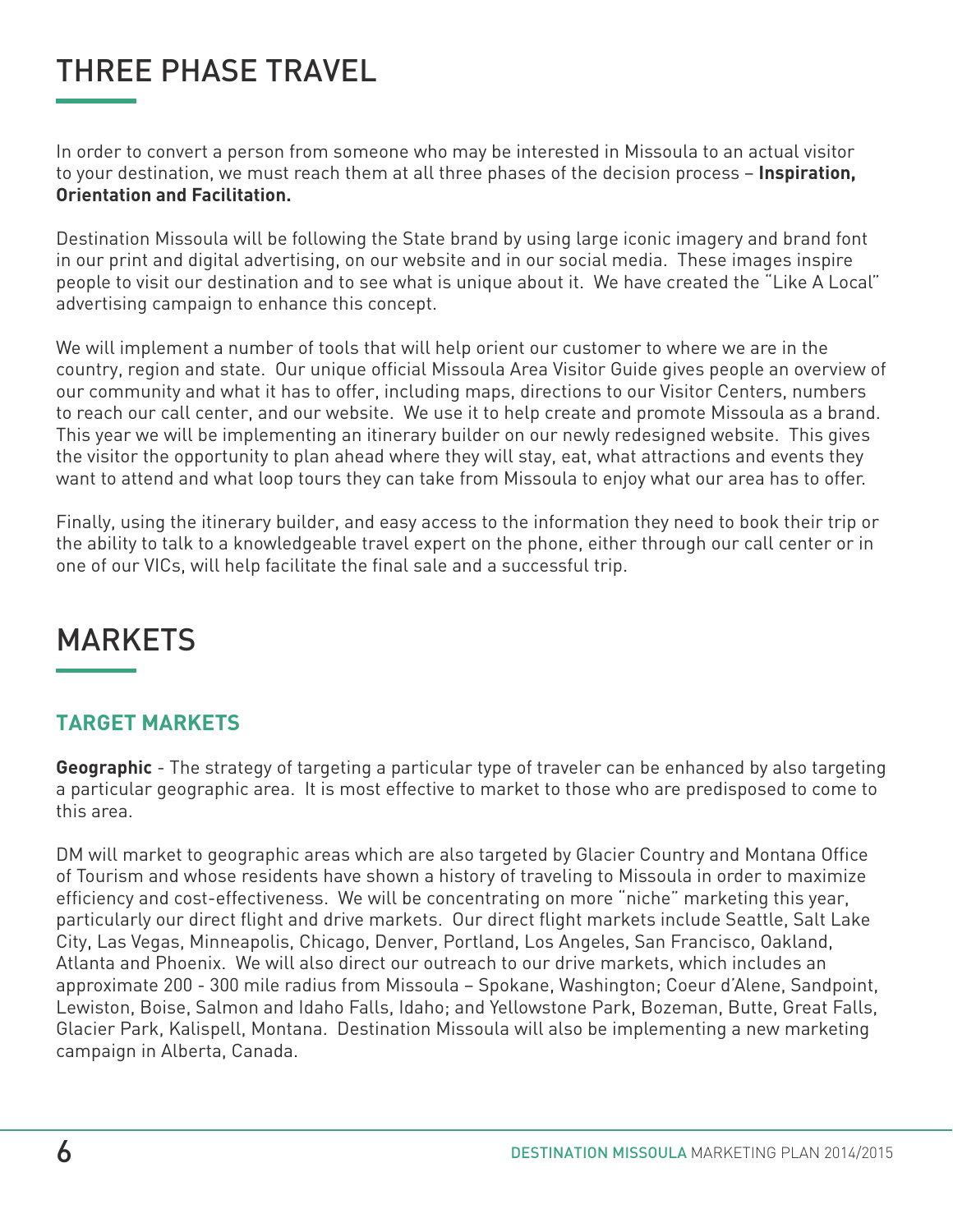To ensure the most effective use of marketing funds and energies, markets will be pursued in the following order:

- The primary states from which most inquires come: California, New York, Texas, Washington, Florida, Illinois, Minnesota and Arizona.
- The secondary states from which most inquires come: Colorado, Oregon and Pennsylvania.
- The states immediately surrounding Montana and Canada.
- Direct flight markets including Seattle, Salt Lake City, Las Vegas, Minneapolis, Chicago, Portland, Denver, Los Angeles, San Francisco, Oakland, Atlanta and Phoenix.
- Residents from other parts of Montana.

**Demographic** - In addition to the geographic target markets, there are four primary demographic markets Destination Missoula will target with tourism promotion and marketing. Each of these markets represents a strong and growing segment of the tourism marketplace. DM will pay particular attention through this marketing plan to niche marketing for destination weddings and reunions, small and mid-size market meetings, sporting events, signature events, arts and culture, leisure and family travel. The average visitor to Missoula is 56 years of age with an income of \$75,000-\$100,000 and 79% are either traveling alone or as couples. Groups of 3-5 travelers represent 16% of Missoula visitors and family travel is heaviest during the summer months. The demographic markets are described below.

#### **INDIVIDUAL TRAVELERS**

This group includes people traveling alone, adults traveling in small groups and families. While these travelers may have taken advantage of a travel planner or the Internet to facilitate their trip, they do not travel with a group and can be easily accommodated in one or two rooms and at any restaurant.

Individual travelers come from all demographics. It is most important for DM to concentrate its marketing efforts on the following:

- Active empty-nesters
- Baby boomers
- Business travelers
- Cultural and historical experiences travelers
- Family travel
- Leisure travelers
- Outdoor enthusiasts.
- Recreational Vehicle travelers
- Motorcyclists
- Women
- Geo-travelers
- Multi-generational travelers
- Culinary and spirits travelers
- LGBT travelers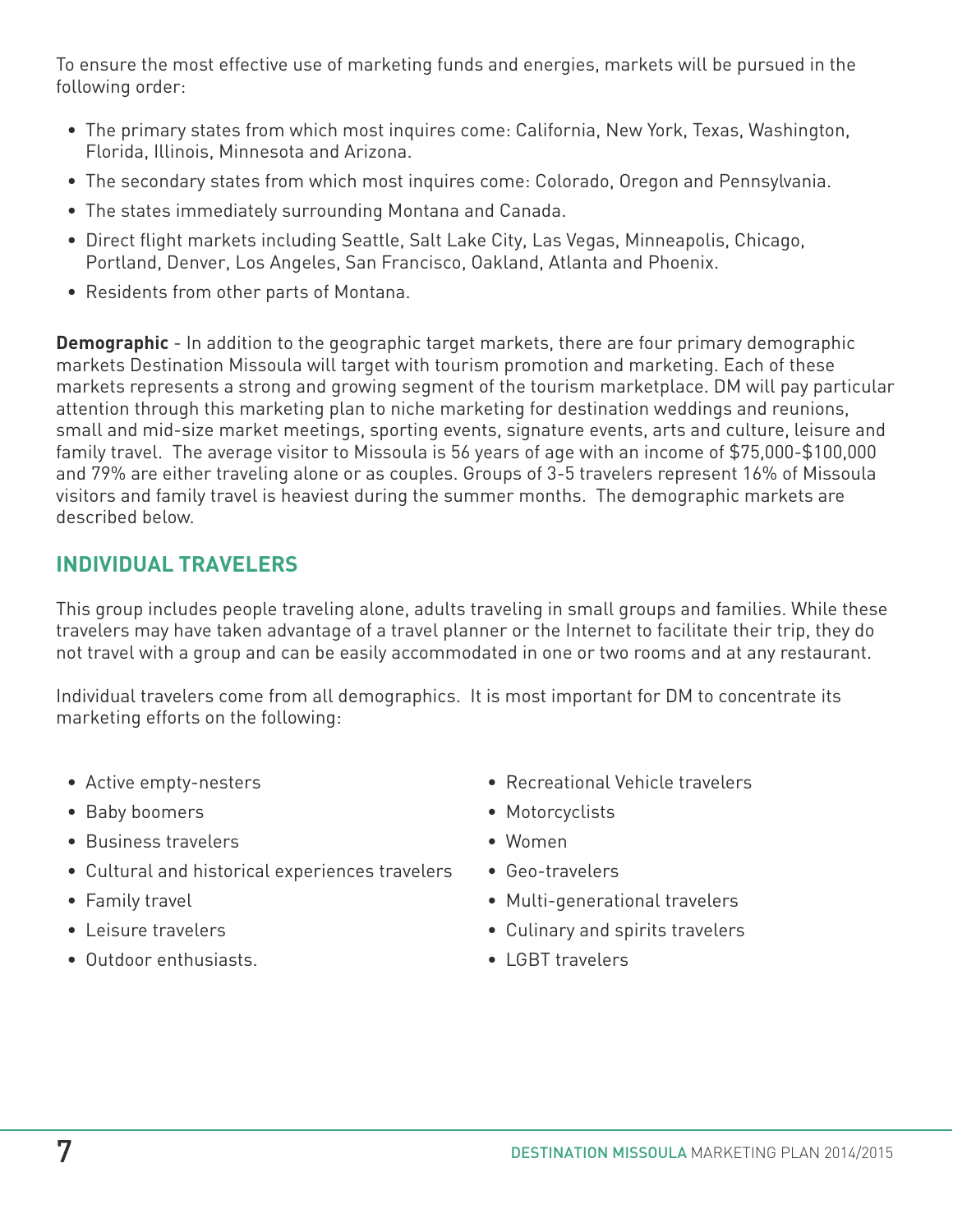## **SPORTS TRAVELERS**

The sports industry is currently a \$212.53 billion annual business. Sports travel is responsible for \$44.47 billion or 20.92% of the industry's annual worth. Sports related travel has increased 9% and the number of sporting events has grown 10.36% since 2011. 27.5 million travelers were classified as sports travelers in 2012. In addition to the sporting event, the sports traveler is looking for the presence of good tourism infrastructure providing accommodations, restaurants, bars, clubs, and various forms of entertainment beyond the sporting event. Just as cities have competed for decades for meetings, conventions, and traditional tourist travel they now compete to host sports events or attract the pursuit of favorite sports activities. Cities have also learned that most of the events take place whether the economy is good or in recession. This element of resistance to economic down turns has brought new cities and suppliers to the industry.

Demographics are as follows:

- Primarily male, 18-54 years old, and strong internet users.
- Gender 68% male, 32% female.
- Age
	- **·** 6% 18-24
	- **·** 18% 25-34
	- **·** 72% 25-44
	- **·** 49% 45+
	- **·** 22% 55+
- Income
	- **·** 71% have a household income of \$50K+
	- **·** 47% have a household income of \$75K+
- Education and Occupation
	- **·** 54% have graduated college or higher
	- **·** 41% are professional/managerial
- 74% are married
- 81% attended a sport event in the last 12 months as either a spectator or participant while on a trip of 50 miles or more, one-way, away from home.
- Attending a sports event is the primary purpose of the trip for most sports event travelers (76%).
- Most sports events travelers are spectators (84%).
- Most sports events travelers stay overnight in a hotel, motel or bed and breakfast (52%).
- Sports events travelers are generally younger than total U.S. travelers. They are also more likely to have children and be employed full-time.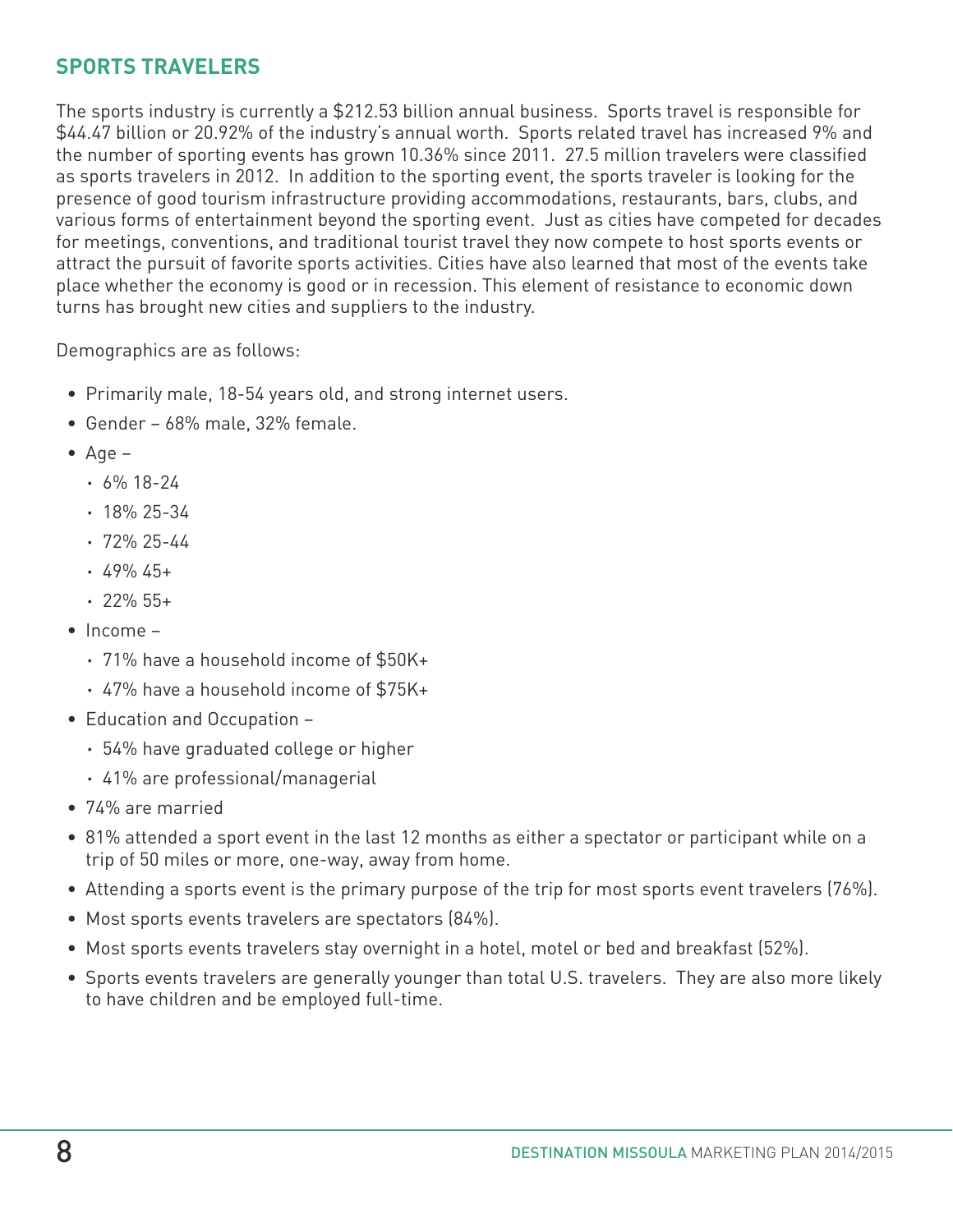## **GROUP TRAVELERS AND EVENT RECRUITMENT**

Group travelers are looking toward small communities to provide the homey atmosphere which implies safety and personal care. They want a high-touch experience in a high-tech world. To get what they want, they personally spend more in an area than individual travelers and 43% - 60% of their total package cost stays in the destination's economy. A niche markets that Missoula will be specifically targeting in group travel are destination weddings, motorcycle rallies and new event recruitment.

#### **MEETINGS AND CONVENTIONS**

Missoula enjoys the distinction of having urban amenities close to those outdoor opportunities a visitor would expect to find in a resort setting. This combination of attractive features gives Missoula an advantage over strictly urban or strictly resort settings.

Meetings have many of the same needs as group gatherings and produce similar economic benefit to an area. Missoula is very well suited for small to large meetings. The personal attention and comforts, which can be delivered by Missoula's service industry, are second to none.

Missoula has done extensive work on the Meeting Planners portion of our website and will be redesigning and updating the site to have a cohesive feel with our main site. We feel a targeted print and online campaign is one of the most cost effective means of reaching our target audience this year. This niche marketing will specifically target industry specific associations in our drive and direct fly markets, such as Spokane, Seattle, Portland, Minneapolis, and Chicago. Since Montana as a whole does not have a large presence at the Meeting and Convention Shows, it is hard to make an impact against States and destinations that do have a large presence and offer better pricing. Through a print, online and social media campaign, plus attendance at specific trade shows, we can work with niche markets stressing what is unique about Missoula and the surrounding area that makes it worth the extra expense to hold a meeting here.

## **EMERGING MARKETS**

The following areas are emerging tourism markets that we feel are a perfect fit for Missoula and our marketing will be directly tailored to them:

**Culinary** – We currently see 27 million travelers identify themselves as culinary travelers. Last year alone, they created a \$51 billion economic impact with \$12 billion spent directly on culinary activities. On average they spend \$1,194 per trip with up to 50% spent directly on food and food related activities. They tend to be a younger, more affluent and better educated traveler. The culinary traveler is looking for a unique experience and likes packages based around cooking classes, farmers markets, gourmet food shopping, winery, brewery and distillery tours and festivals. Culinary travelers tend to plan ahead using both print and online media sources.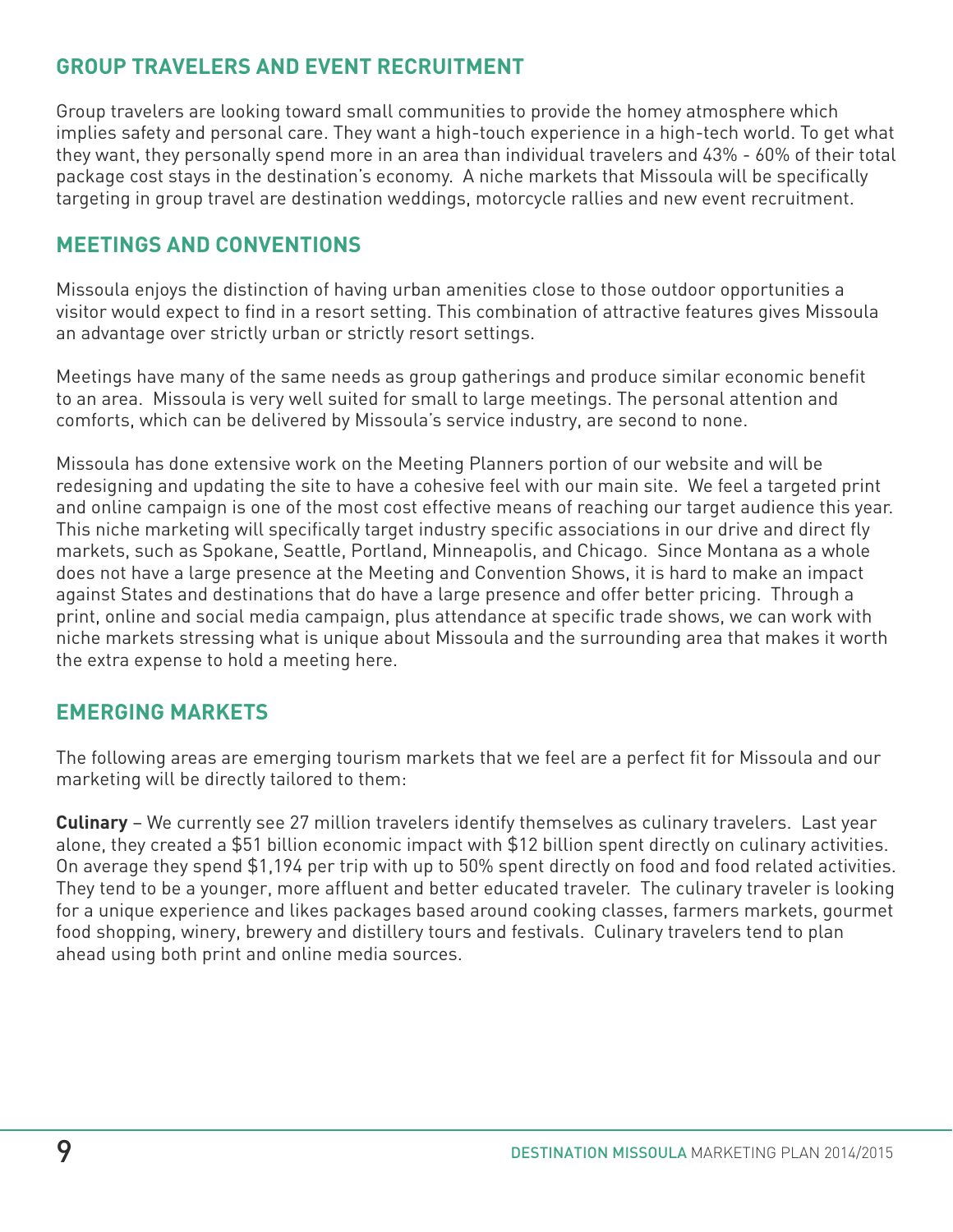**Sustainability** – These travelers tend to be highly educated, mature, affluent, well-traveled, environmentally aware and sensitive to the social and cultural traditions, systems and mores of the destination they visit. They are similar and in many cases cross-over the culinary traveler.

**Youth sports** - Sports and events – The sports travel sector is now comprised of over 27.5 million visitors. They are primarily male (68%), between the ages of 18-54, highly educated with a household income level of \$50,000 and above. Youth sports also generate family and multi-generational travel.

**Canadian travel** – Canadian travel to Montana last year saw 776,000 visitors, creating 2,558,000 room nights and spending \$270 million in our state. They stay an average of 3.8 nights per visit and their main interests are shopping, museums and galleries, cultural events, festivals and fairs and sporting events.

**Motorcycle** – Motorcycle travel is one of the fastest growing segments in tourism. In 2009, 7,883,000 bikes were registered in the US. With the Canadian and US markets it is a \$34 billion industry with over 11 million riders. The demographic is becoming older and more affluent as more baby boomer professionals become interested in motorcycle travel. Women are becoming the fastest growing segment. An average trip lasts 10-14 days spending \$3,100 per trip. They also love to attend related events averaging 3 events per year spending an average of \$400 per weekend event attended. Ten percent of all visitors enter Montana on motorcycles and 4% spend 1 or more nights in Missoula.

**LGBT** – LGBT travel is a \$70 billion industry in the US. These travelers average 7 trips annually, 4 leisure and 3 business. Their average age is 48 with a household income of \$50,000 and up. They prefer mid-range hotels that understand their needs and tend to return to areas they feel do the best job of outreach and are safe and relaxing. LGBT travelers look for culture, arts, food and wine, rest and relaxation, and nature is important to women. Of the 17 top cities they tend to visit, Missoula has direct flights into nine.

**International** – In 2013, the US saw 69 million international visitors. Between 2013 and 2018, international travel to the US is expected to rise between 3.4 to 4.3% annually and by 2018 is projected to encompass 83.9 million visitors. China is currently the largest source of outbound travel in the world and Canada and China are projected to be the top ranking countries for travel growth to the US in the next six years.

**New flight markets** – With the addition of Frontier Airlines this year, new markets are open to Missoula at affordable prices. We were also able to announce the addition of Atlanta to our direct flight market, an additional direct seasonal flights into Los Angeles, and believe we will be adding another direct flight market to the list soon. It only makes sense to market directly into these areas and increase visitation to sustain air service and boost the economy.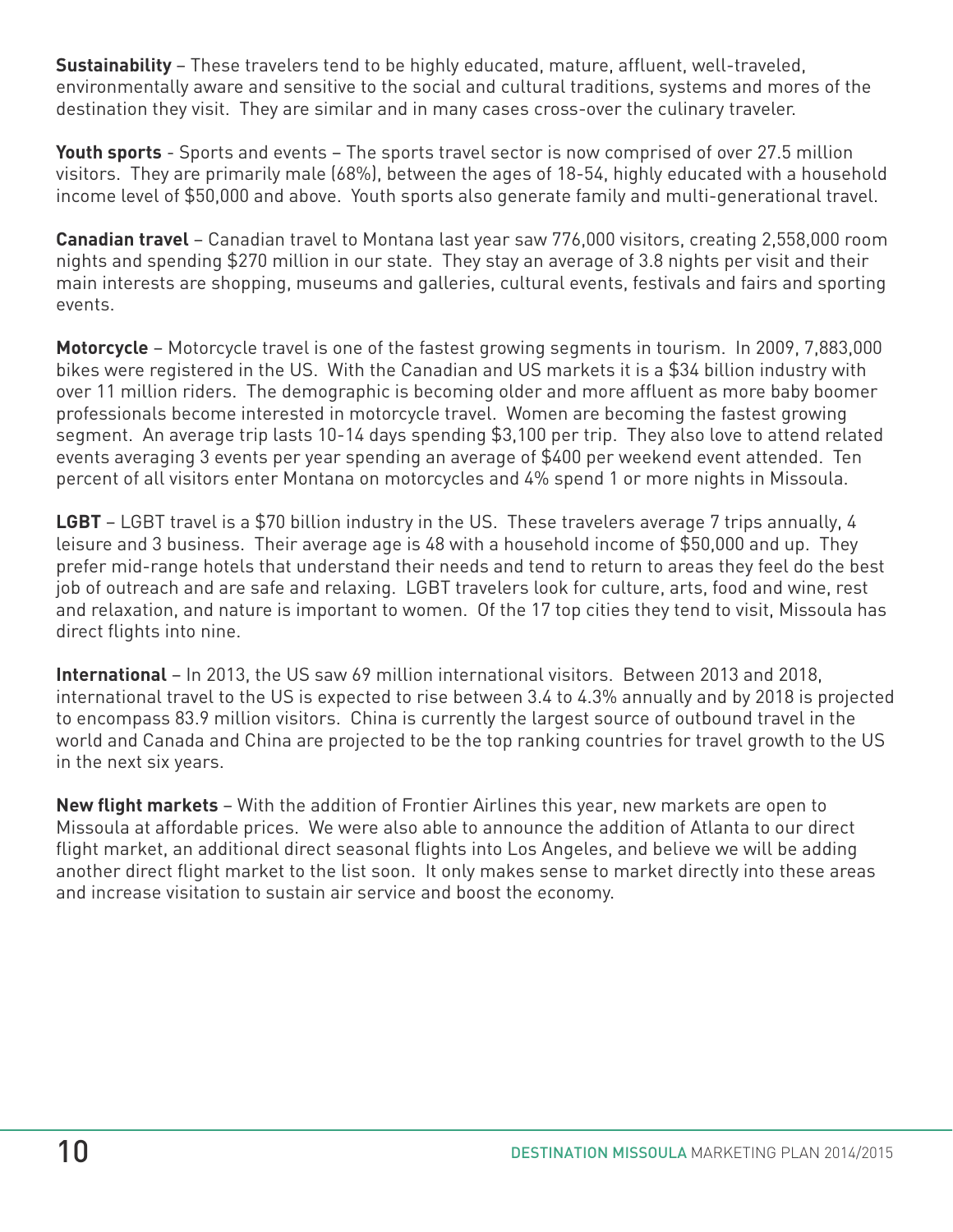## **SUPPORTING RESEARCH**

*Research on each of the existing and emerging markets for Missoula is available from the following sources:*

- **Montana Office of Tourism** General Travel Statistics
- **STR Reports** Missoula specific hotel statistics
- **US Travel** Facts and Statistics (www.ustravel.org/news/press-kit/travel-facts-statistics)
- **International Trade Administration** US Commerce Department Forecasts Continued Strong Growth for International Travel to the United States – 2013-2018 (http://travel.trade.gov/tinews/ archive/tinews2014/20140407.html)
- **Canadian Government travel statistics** (http://www.statcan.gc.ca/start-debut-eng.html)
- **US Department of Commerce, Office of Travel & Tourism Industries** Canadian Travel Statistics (http://travel.trade.gov/outreachpages/inbound.general\_information.inbound\_overview.html)
- **Institute of Tourism and Recreation Research** (http://www.itrr.umt.edu/ nonres/2013DomCanInterExpend.pdf)
- **University of Minnesota Tourism Research Reports** Sustainable Tourism (http://www.tourism. umn.edu/ResearchReports/MarketSegments/Sustainable)
- **Hoteliers Hotel, Travel & Hospitality News Report:** More Affluent Travelers, More Women Setting Travel Trends (http://www.4hoteliers.com/features/article/8196)
- **Gutsy Traveler.com** women Travel Statistics 80% of All Travel Decisions Made By Women (http://gutsytraveler.com/women-travel-statistics)
- **National Association of Sports Commissions** 2012 Report on The Sports Travel Industry, 2013 Sports Tourism: A State of the Industry Report (www.sportscommissions.org)
- **Mandala Research, LLC** -The American Culinary Travelers 2013 (http://mandalaresearch. com/index.php/purchase-reports/view\_document/75-the-american-culinary-traveler-study- ?tmpl=component)
- **US Travel** Comprehensive Culinary Travel Survey Provides Insights on Food and Wine Travelers (http://www.ustravel.org/news/press-releases/comprehensive-culinary-travel-survey-providesinsights-food-and-wine-travelers);
- **About Tourism** Destination Marketing and the "FOOD" element: A Market Overview (https:// aboutourism.wordpress.com/tag/culinary-tourism)
- **Lynn University College of Hospitality Management**  Best Practices in Culinary Tourism Development: Models and Applications Domestic and Abroad (www.lynn.edu)
- **Kaplan University** Mapping the Study of Motorcycle Tourism (www.kaplanuniversity.edu)
- **Motorcycle Tourism** Motorcyclists the PURE Tourist (http://www.slideshare.net/alig8r/ motorcycle-tourism)
- **Forbes Magazine** 10 Things You Didn't Know About Gay Travel (http://www.forbes.com/sites/ bethgreenfield/2011/12/14/10-things-you-didnt-know-about-gay-travel)
- **CMI Community Marketing & Insights** 18th Annual LGBT Travel Study (http://www. communitymarketinginc.com)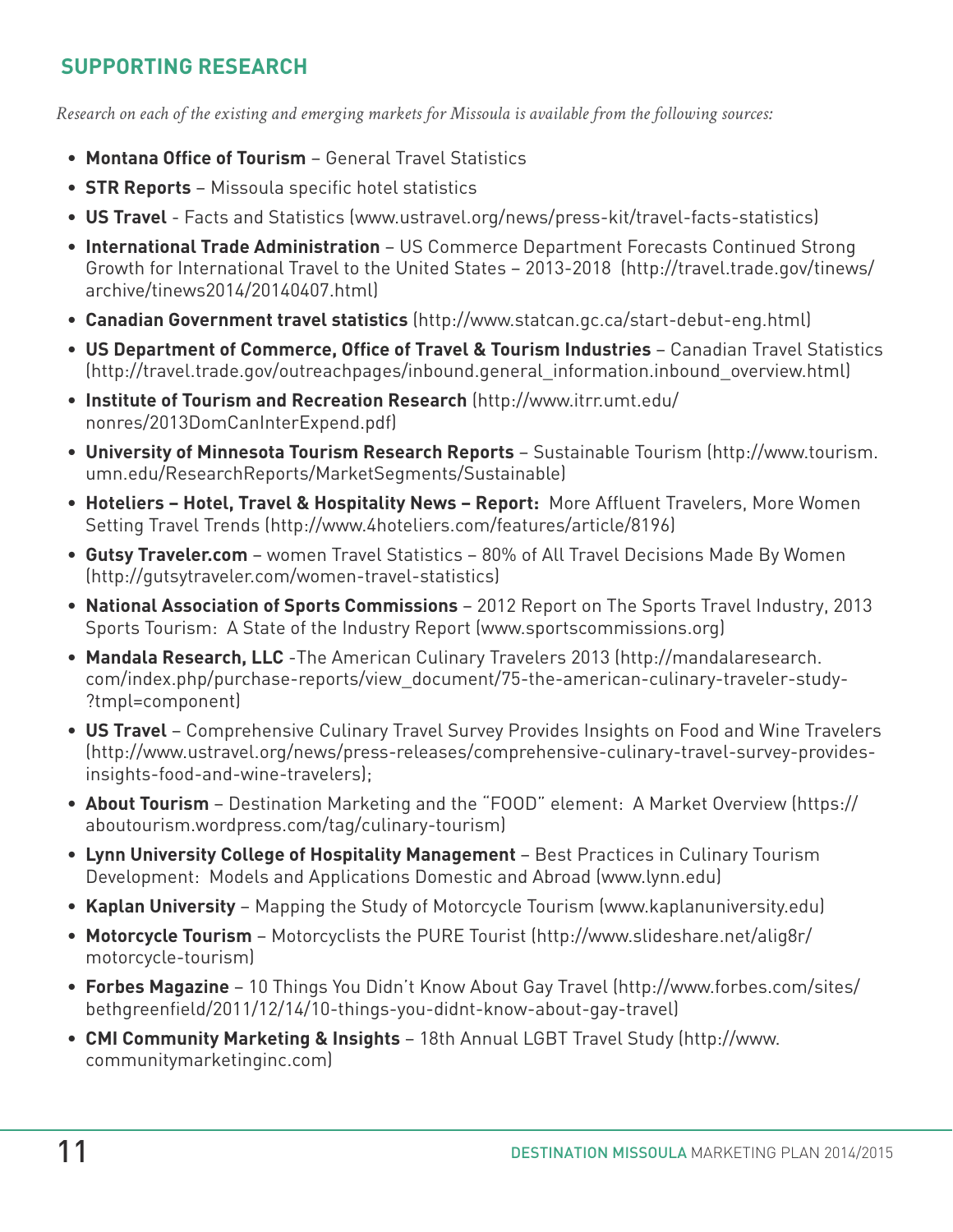## **GOALS**

- Increase the demand in Missoula for hotel rooms, attraction visits, package tours, retail sales, restaurant receipts, local transportation and other events and activities that positively affect the economic impact of the local tourism industry.
- Boost the demand for and usage of venues in Missoula for groups and special events that, in turn, draw attendees to stay overnight in Missoula hotels.
- Via the Missoula Sports Commission, recruit, grow and retain sports events in the Missoula area; and continue to expand visibility of Missoula as a premier athletic destination, especially in the youth sports market.
- Gain national and international media exposure for Missoula's diverse attractions, natural environment, rich history and unique personality to further education and understanding of the Missoula product.
- Support and contribute to the enrichment of Missoula's multicultural, performing and visual arts, historic, recreation, education, sports, business and entertainment communities.
- Welcome all visitors, regardless of age, sex, sexual orientation, race, color, national origin, religion, marital status, veteran status or disability.
- Through strong community outreach and with recognized expertise in the tourism industry, actively participate in and contribute to the overall strategic planning for the growth and sustainability of the visitor industry in Missoula.

### **STRATEGIES**

Consumer Advertising - Destination Missoula will use various mediums to promote Missoula as a travel destination, reaching diverse geographic and demographic markets, with the goal of acquiring new and repeat visitors as well as increasing their length of stay and brand awareness.

#### **Methods**

**Print and Digital Ads** - Destination Missoula will place print advertising in a variety of publications and will place online digital ads targeting diverse geographic and demographic markets showing what is unique about the Missoula area with an emphasis on off-peak and shoulder seasons. Success for online digital ads will be measured through click through rates and impressions; print ads will be measured through unique URL and call center responses.

**Mobile Apps** - We will promote our Tour Missoula mobile app and others to be developed throughout the year to orient visitors to what Missoula has to offer and how to find it. Success will be measured through visitors and page views.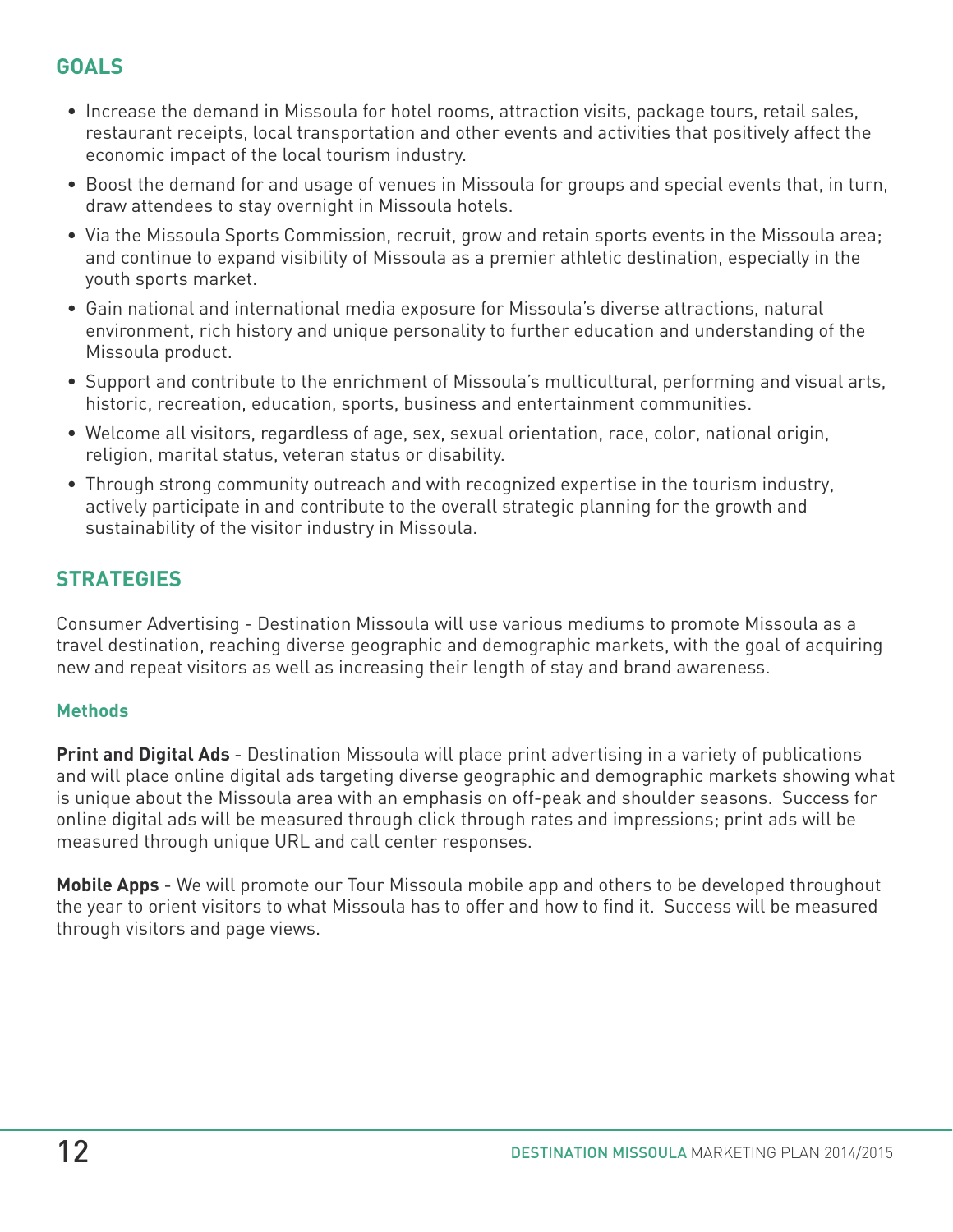**Website Marketing, Optimization, Development and Maintenance** - Destination Missoula will launch a state-of-the-art responsive website redesign for www.destinationmissoula.org this year featuring itinerary builders to help visitors plan their vacation in advance and to excite them about the many unique possibilities a Missoula vacation can afford them. We will continue to develop and maintain our main site, as well as www.missoulameetings.org and www.playmissoula.org to increase the perception of the Missoula area as a primary tourist and meetings destination by focusing on:

**Expanded Travel Planning Content** – destinationmissoula.org will receive additional content pages on key planning resources for out-of-state visitors, as well as the continued integration of social networking components to keep content fresh and easy to share.

**Travel Guide Online** – Continue the updates of the online guide and maintain the latest technologies. Provide video and website jumps to the digital layout.

**Weekly Updates** – Destinationmissoula.org will be provided with immediate updates to events, attractions, and all other trip planning resources as needed by DM, as well as any social media sites, we are using for promotion.

**Search Engine Optimization** – Aggressively optimize and modify website source code meta tags to ensure best possible placement on major search engines.

**Search Engine Marketing** - Keywords will be purchased in Google and Yahoo to promote destinationmissoula.org as an online tourism resource for Montana. (See attached Appendix A for complete keyword list).

**Success will be measured for the websites by visitor and page views; SEM** – key word directed visitors to the website; SEO – visitors, search visitors, non-traditional web visitors, organic placement on Google and other search engines. We would expect to see a 3% growth in website visitation and to add 35,000 new names to our lead database.

**Photo/Video Library** – Destination Missoula will continue to develop and maintain its photo and video library used for all media to promote what is unique about Missoula and the surrounding area. Destination Missoula will purchase high quality, all season photographs and videos and will encourage non-professional photographers to submit their favorite area photo for potential use by DM in marketing Missoula. Destination Missoula will purchase photo/design software to work with and catalogue photographs in said library. Success will be measured by an addition of at least 25 new high quality photographs and one video to the library, and the ability of DM staff to easily catalogue and work with said photo/video.

**Electronic Ads/Eblasts** – Four targeted seasonal electronic email campaigns will remind previous website visitors to visit Missoula and to revisit the website for new content on the latest activities and attractions. Email mini-eblasts will focus on major events and happenings in Missoula to our loyal marketing database of contacts. Success will be measured through open rates, click through rates, and bounce rates.

## **PUBLICITY**

Destination Missoula will use the latest social media in combination with traditional media to increase brand exposure with proactive strategic messaging.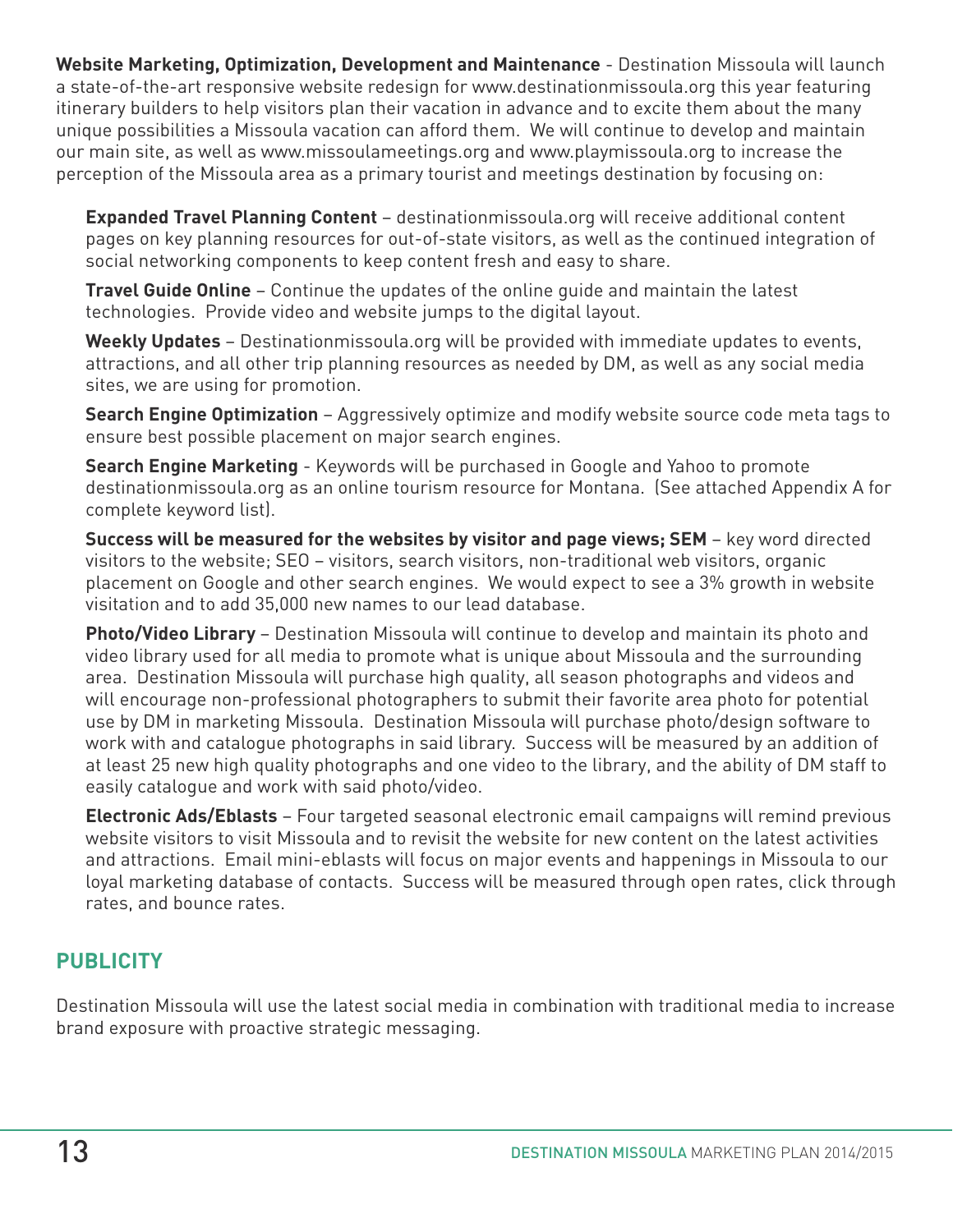#### **Methods**

**FAMS** – Destination Missoula will arrange a minimum of one (1) FAM trip specifically targeting arts and culture in Missoula. The trip will be designed to highlight what is truly unique about Missoula specifically during off peak and shoulder seasons. This trip may be arranged solely or in partnership with Glacier Country Tourism and/or the Montana Office of Tourism other tourism organizations, local organizations and private businesses. Success will be measured through participation rate and amount of resulting earned media.

**Press Promotions** – Destination Missoula will partner with the Missoula Tourism Business Improvement District to contract public relations services. These services will include production of a media/press kit to include interchangeable information on sports, group travel, events and conference plan, press releases and story pitches to appropriate publications in our drive and direct flight markets. These story lines will be directed to niche marketing efforts and to drive off peak/ shoulder season business. Success will be measured by participation rate and amount of earned media. Destination Missoula will also work in partnership with the Montana Office of Tourism, Glacier Country Tourism, and other industry partners to directly promote Montana and Missoula to media partners throughout the Northwest.

**Marketing/Publicity Personnel** – Destination Missoula will continue a part-time, year-round marketing staff position, whose responsibilities may include, but will not be limited to:

- Help conceive and develop strategies to market Missoula as a destination.
- Research and maintain demographic and geographic data in order to most effectively market Missoula.
- Work with area meeting and convention facilities, Montana Office of Tourism, Glacier Country and other interested parties to partner to market Missoula and the surrounding area.
- Create printed materials to market Missoula.
- Work with area hotels and partner businesses to help increase funding sources for use in marketing Missoula and the surrounding area.
- Help plan and conduct FAMS.

**Social Media** – Destination Missoula will continue to create a social media marketing strategy with a unified voice and message across all social media platforms. Success will be measured by social media engagement, including followers, likes, shares and web visitation from social media.

**Crisis Management** – Destination Missoula will actively participate with the Tourism Advisory Council, Montana Office of Tourism, Glacier Country Tourism and other tourism organizations in educational programs and crisis management issues related to the promotion of tourism. Success measurements will vary greatly based on the crisis. Destination Missoula will be proactive in helping to resolve the crises, will maintain an updated crisis communication plan to meet all needs, will provide rapid communication via the call center, social media, website and with the media.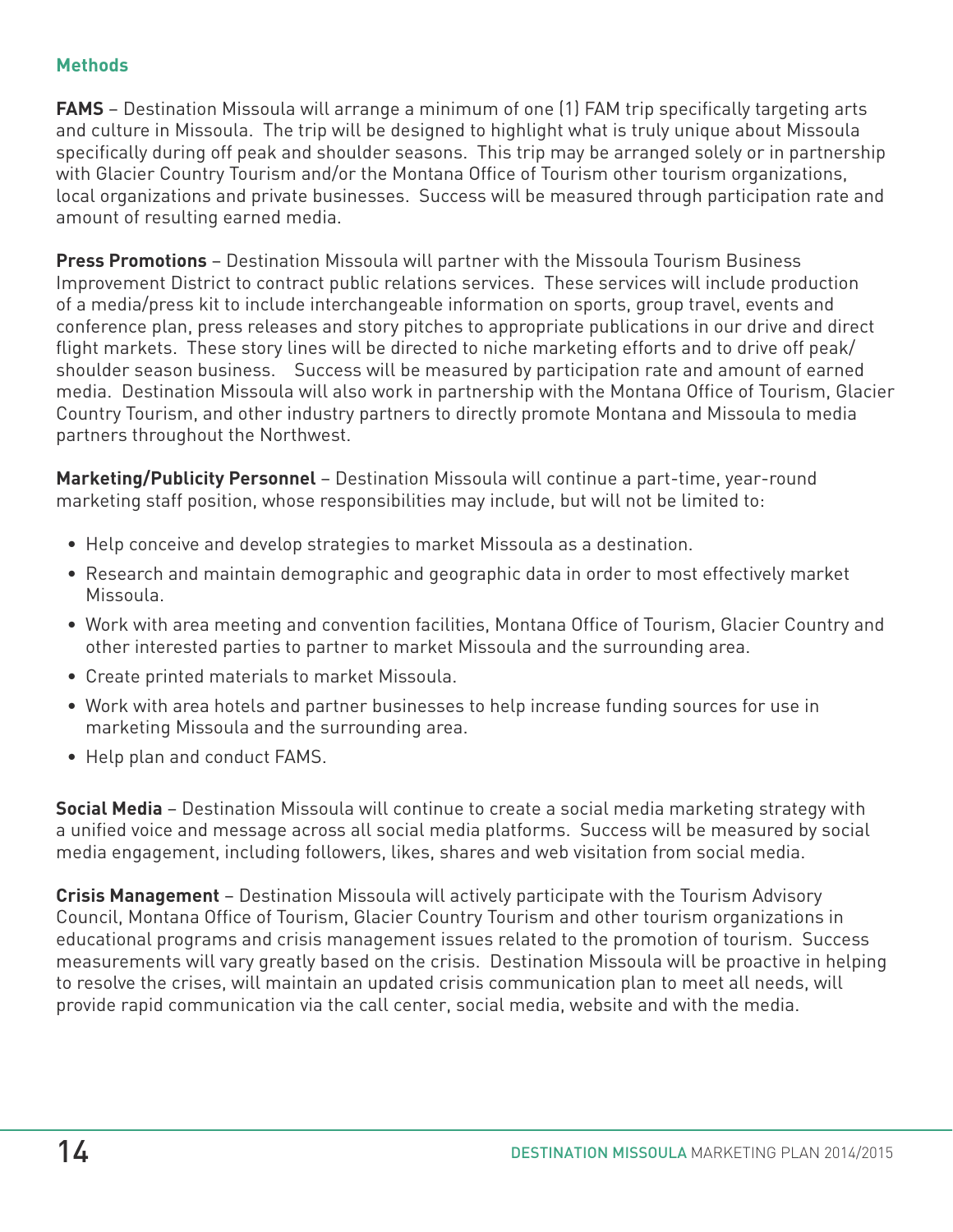#### **GROUP MARKETING**

Destination Missoula will use traditional media, social media and direct sales to stimulate interest in Missoula as a group travel destination.

#### **Methods**

**Electronic Ads/EBlasts** – Destination Missoula will send out 2 meeting and 1 sports e-blasts to targeted meeting planners and sports and event planners reminding them why Missoula is a unique destination for meetings and events. We will continue to develop and maintain our main site, as well as www.missoulameetings.org and www.playmissoula.org to increase the perception of the Missoula area as a primary tourist and meetings destination. Success will be measured through open rates, click through rates, and bounce rates.

**FAMS** - Destination Missoula will arrange a minimum of one (1) FAM trip specifically targeting meeting planners. The trip will be designed to highlight what is truly unique about Missoula as a meeting destination specifically during off peak and shoulder seasons. This trip may be arranged solely or in partnership with Glacier Country Tourism and/or the Montana Office of Tourism other tourism organizations, local organizations and private businesses. Success will be measured through participation rate, amount of resulting earned media and bookings.

**Online Digital Ads** - Destination Missoula will place online digital ads targeting diverse geographic and demographic group travel markets showing what is unique about the Missoula area with an emphasis on off-peak and shoulder seasons. Success for online digital ads will be measured through click through rates and impressions.

**Print Ads** - Destination Missoula will place print advertising in a variety of publications targeting diverse geographic and demographic group travel markets, meeting planners and event coordinators showing what is unique about the Missoula area with an emphasis on off-peak and shoulder seasons. Print ads will be measured through unique URL and call center responses.

**Social Media** - Destination Missoula will continue to create a social media marketing strategy with a unified voice and message across all social media platforms which can be used to specifically target group travelers, meeting and event planners. Success will be measured by social media engagement, including followers, likes, shares and web visitation from social media.

**Trade Shows** – Destination Missoula, in partnership with the Missoula Tourism Business Improvement District, will attend a variety of meeting and convention, sports and event, and tour and group travel shows to increase exposure of Missoula as a group travel destination. Success will be measured through number of qualified leads and RFPs resulting from attendance at said trade shows.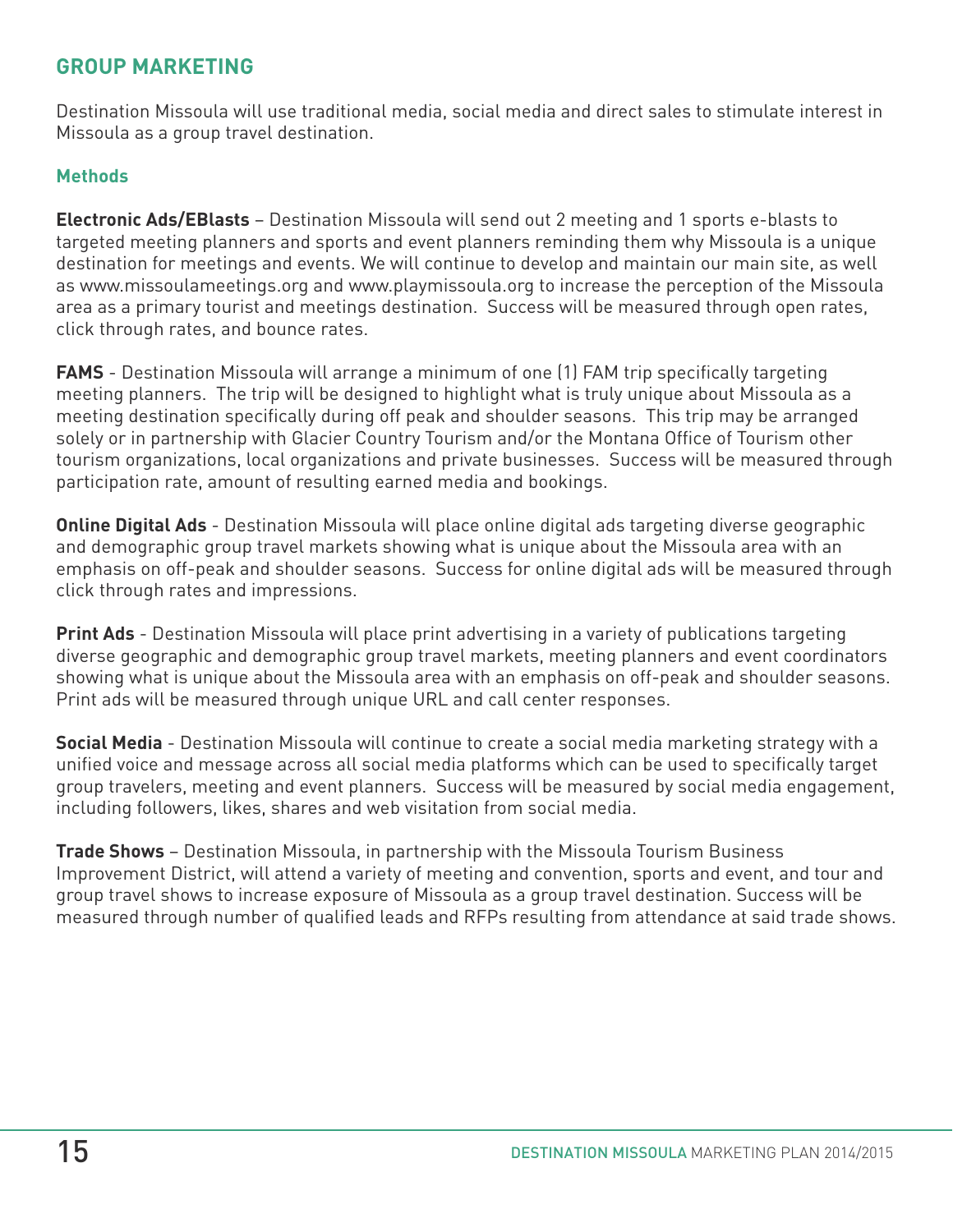#### **Group Marketing Support/Personnel**

- Destination Missoula will continue to sponsor and incentivize the Bring It Home Missoula campaign encouraging Missoula residents and groups to bring their meetings and conferences to Missoula.
- Provide sales support through research; subscribing to Destination Marketing Association International's EmpowerMINT; maintaining and enhancing our trade show booth as necessary and production of sales materials.
- Increase sales staff industry knowledge though attendance at key industry conferences, such as Travel, Entertainment and Management in Sports, National Association of Sport Commissions and Montana High School Association.
- Collaborate with the Destination Missoula Sports Commission in spreading awareness of Missoula Tourism Business Improvement District grant funding for new and existing events and application assistance.
- Work to create new events in the Missoula area.

Success will be measured by an increase in the number of meetings and events held in Missoula annually, the number of new leads produced from campaigns and show attendance and the number of grants applied for and the economic impact of those events on the community.

### **MARKETING SUPPORT**

Destination Missoula will create and provide essential tools and facilities in order to maximize marketing opportunities and partnerships. Destination Missoula will also stay abreast of industry trends and regulations and focus on increasing destination conversion.

#### **Methods**

**Administration** – Funding for operations, key personnel and services in order to provide the best experience for visitors to our community, and highly trained staff that is knowledgeable on industry trends and how to implement them to the advantage of the Missoula market. Success will be measured through visitor center contacts, materials distributed, attendance at educational conferences, annual reviews and evaluations.

**DMAI** – Staff attendance at DMAI niche and Annual Conferences in order to stay abreast of industry trends and how to incorporate them in our market. Success will be measured by conferences successfully attended.

**Fulfillment/Telemarketing** – Destination Missoula will provide the following services through our fulfillment company:

- Provide potential visitors with information they have requested 5 days a week (24/7 ordering capabilities provided). Expand to 6 days during peak inquiry periods and campaigns.
- Implement a central clearing house for management, fulfillment, and tracking of all inquiries via email, telephone, live helper chat, fax, mail and reader response cards.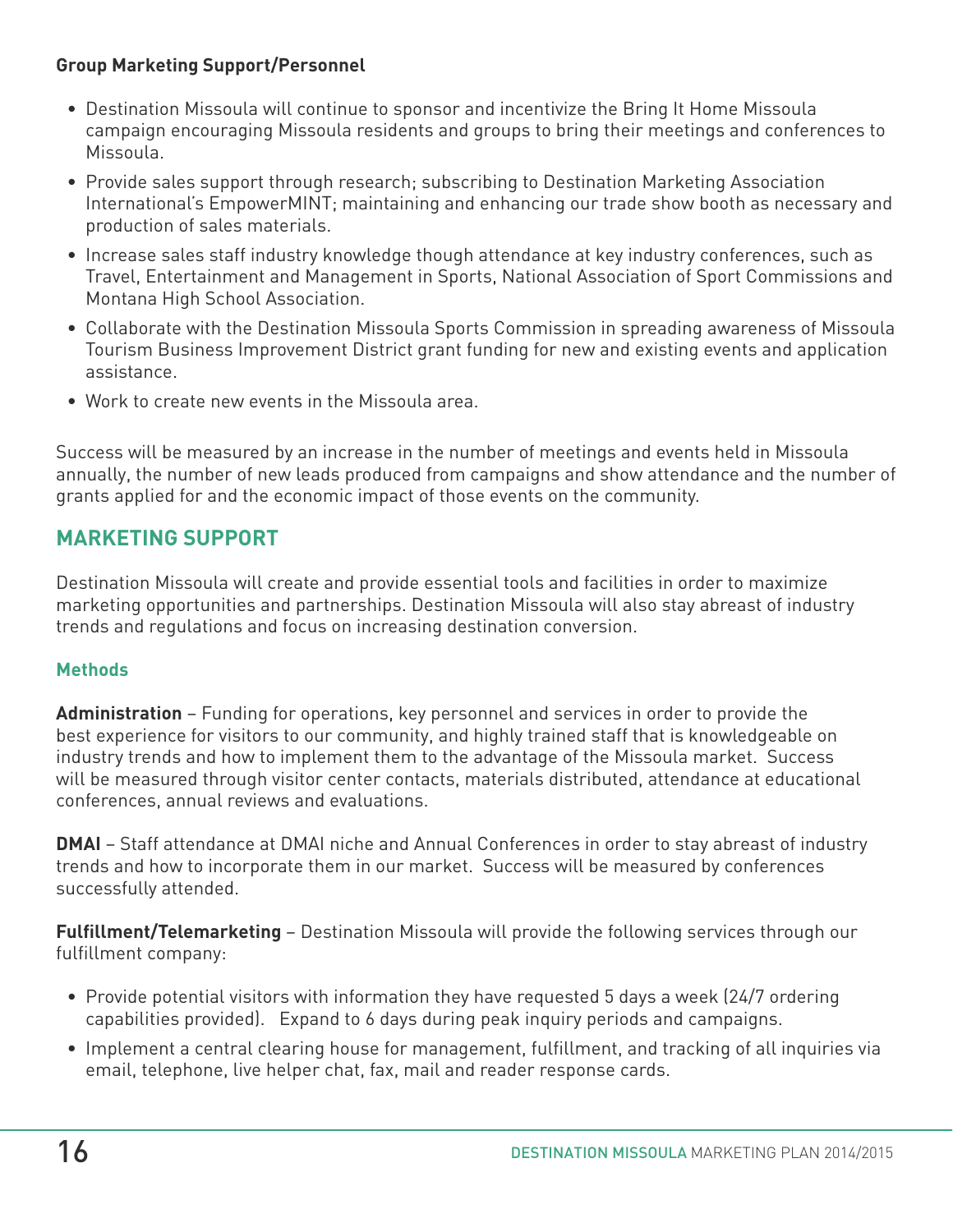- Provide targeted extension numbers for better tracking of print media, as well as special URLs for web response measurement.
- Provide a customizable database to track additional traveler interest and preferences. Utilize the database to provide sample call backs to ensure guide arrived timely for consumers.
- Provide timely fulfillment of travel guides and electronic mail responses.
- Provide additional travel planning assistance to visitors needing help with directions, weather conditions and attraction and lodging details.
- Maintain quality data in the consumer database and back up the data daily for protection.
- Provide storage and local and national distribution of the guides via call center and local tourism business requests for guides.
- Integrate call center with web 2.0 opportunities to place questions and answers and other valuable dialog with consumers Online to assist website based travel planners.
- Provide social media content support and tracking information Facebook, Twitter, Pinterest.

Success will be measured by the number of guides and electronic mail responses, call center engagement, increase in consumer database and social media engagements. We would expect to expand our database by 35,000 new names and increase our social media engagement by 25%.

**Opportunity** – Destination Missoula will set aside funds to participate in marketing opportunities that come up through-out the year that were not available at the time this Marketing Plan was written. Success measures will vary depending on the segment of the projects participated in.

**Joint Ventures** – Destination Missoula will set aside funds to participate in joint venture opportunities with the Montana Office of Tourism, Glacier Country Tourism and other CVBs/Regions that come up through-out the year that were not available at the time this Marketing Plan was written. Success measures will vary depending on the segment of the project participated in.

**TAC/Governor's Conference/Meetings** – Destination Missoula will set aside funds for key personnel to attend TAC meetings and the annual Governor's Conference on Tourism in order to stay abreast of industry rules, regulations and trends. Success will be measured by meeting and conference attendance and incorporation of new rules, regulations and trends in daily operations of Destination Missoula.

**VIC Funding/Staffing/Signage** – DM will maintain a full-time, year-round travel counselor for our VIC during regular office hours, whose responsibilities may include but are not limited to:

- Responding to tourism inquiries in person, via phone, e-mail, fax and letter.
- Compiling and inputting data into the computer regarding information on visitation, calendar of events, local hotels and other related tourism businesses.
- Making lists of businesses to contact about tourism concerns.
- Researching information for guests.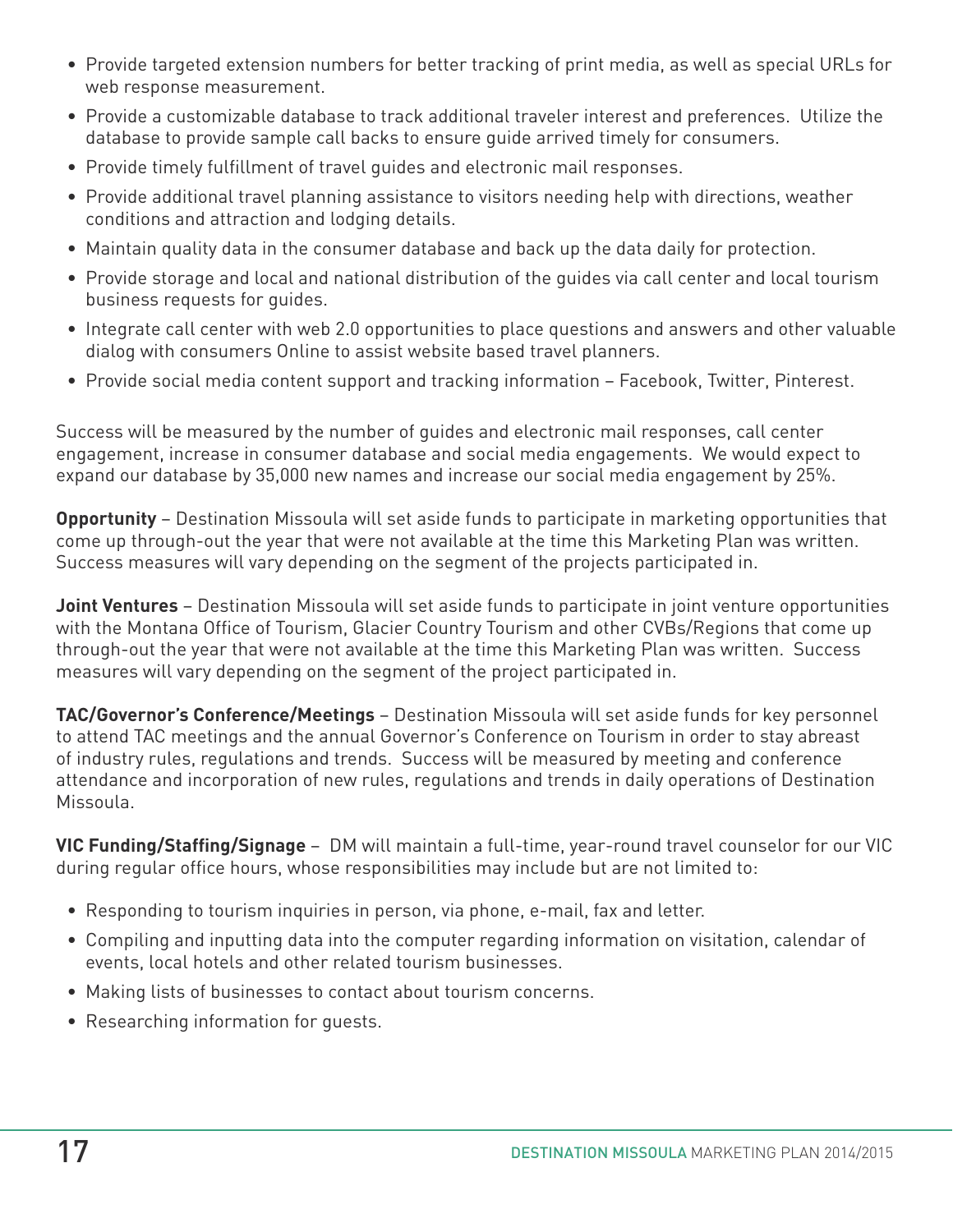- Order, storing and stocking brochures and maps from attractions, hotels, and other tourism related businesses.
- Maintaining the VIC area.
- Conceiving and developing area wide tours and support materials for same.
- Serving as support staff for the Montana visitor information website.
- Maintaining VIC scheduling and payroll.
- Attending Superhost training and other familiarization activities with all the attractions in their area.
- Maintaining a thorough knowledge of the content of all Montana guides and brochures, which the VIC has in our racks, and area-wide special events and be able to intelligently converse with visitors of all ages. VIC staff should know road conditions, any construction areas and suggested alternate routes. Staff should also be aware of alternative things to do in case of weather conditions.

DM will also hire staff during peak visitor seasons to cover our VIC during non-office hours:

- Staff will assist visitors for two hours after building closing time, Monday through Friday, and for eight hours Saturday and six hours Sunday, from July 1 through September 7, 2014, and June 2 through June 30, 2015.
- Staff will keep statistics about how many visitors requested information and home states of visitors
- Staff will keep track of the number of bulk requests filled.
- VIC staff may also be asked to package visitor packets for bulk requests from conventions, meetings and other groups.

These hours are not covered by the Destination Missoula regular staff. We want to be sure visitors feel welcome and know what is available to them, even if they arrive outside our regular hours.

Destination Missoula has seen steady increases in visitor use of our official Visitor Information Centers with an 87% increase with our move to our downtown location. On average we have seen a 17% increase in visitation annually. We have also partnered with the Missoula International Airport to open a Visitor Information Center at the Missoula International Airport. Servicing thousands of visitors annually, our visitor centers have assisted people from across the United States and 21 countries around the world.

Destination Missoula will create highly visible signage for the outside of our main visitor center, and signage within the visitor center to help direct visitors to the information they are looking for. Success will be measured by the increase in the length of visitor stays and satisfaction, brand awareness, increased visitation to VICs, and public education of Missoula as a travel destination.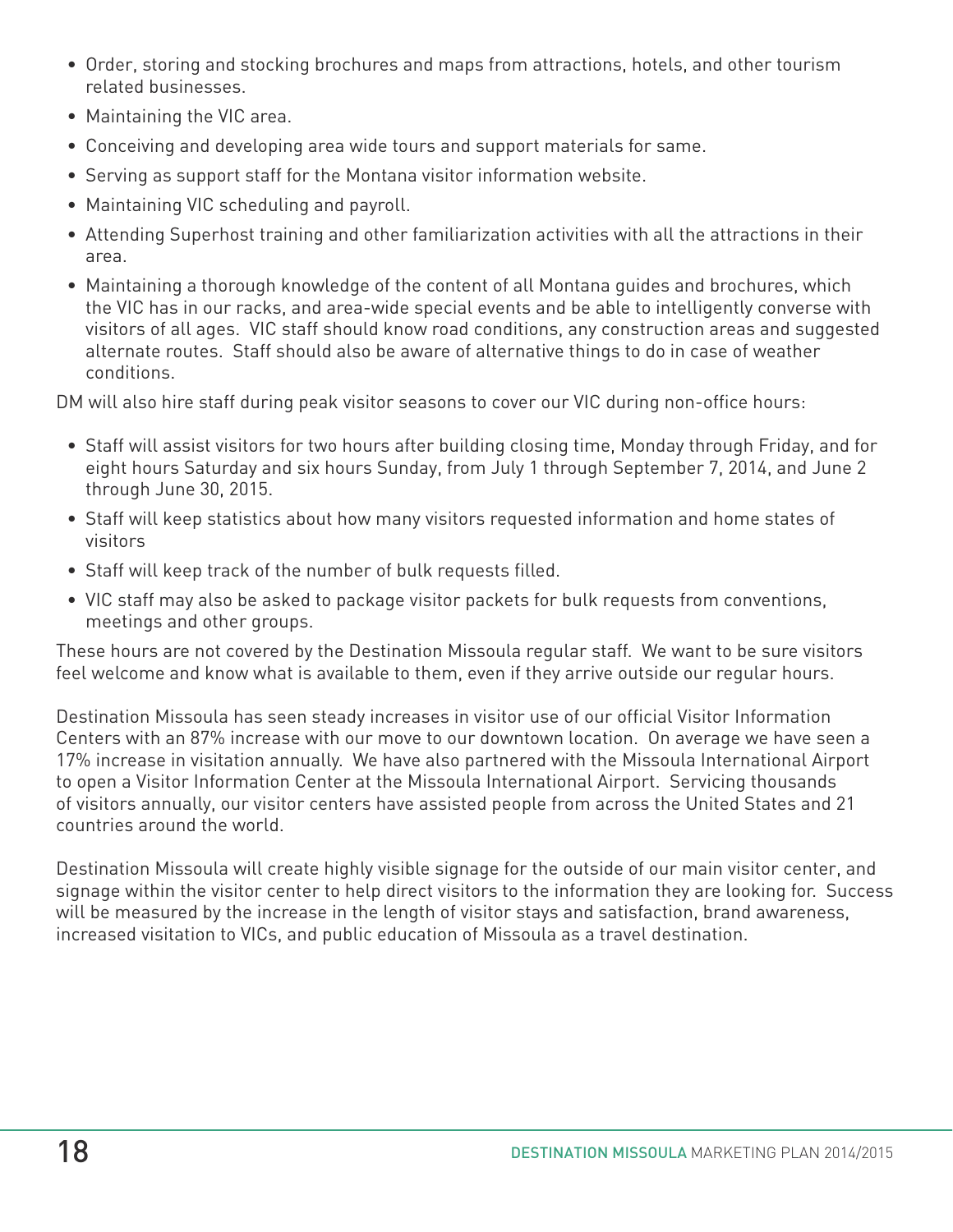**Research** – In order to track Missoula's occupancy rates, understand the results of key marketing campaigns, including advertising and event promotion, and our conversion rates, Destination Missoula will use the following tools:

- DM will continue to purchase appropriate Smith Travel Reports in order to track Missoula city occupancy rates, average daily rates, averages and changes in the Missoula hotel market. This will aid DM in understanding the Missoula market, to identify times of need, and to develop niche marketing opportunities to increase occupancy.
- DM will work with major event and conference planners, organizations and individuals to establish the economic impact of such events and conferences during 2014-15 through the DMAI Economic Impact Calculator, and will work through the Bring It Home Missoula campaign to bring awareness to the community of the impact on our community.
- DM will implement web trends and survey tools to measure inquiries, actual visitations, visitor satisfaction, and feedback in order to identify marketing successes, areas needing improvement or misperceptions about Missoula and the surrounding area, and to raise community awareness of tourism as an economic driver. DM will create a short survey to be filled out with the guest book at DM VICs.
- DM, in partnership with TBID, will hire a research company to look at visitation trends, rates and conversion rates specific to Missoula.

Success will be measured by awareness of industry and specific community trends, ability to specifically define and increase target markets, and conversion rates.

## **COOPERATIVE OPPORTUNITIES**

Destination Missoula strongly believes in the value of coop opportunities with partners in the industry. Many times it is a way to reach markets with a larger message and presence than we can individually. The types of coops that we would like to participate in with the Montana Office of Tourism are:

- Affordable print and digital advertising that include reader service
- Matching funds programs that hit our target markets
- Shoulder season, outdoor, non-winter specific
- Arts and culture
- Entertainment
- Two Nations
- International

We also would like to participate in cooperative programs with Glacier Country Tourism and the other Regions and CVBs across the state with the following themes in mind:

- Park to park travel
- Arts and culture travel
- Canadian and international travel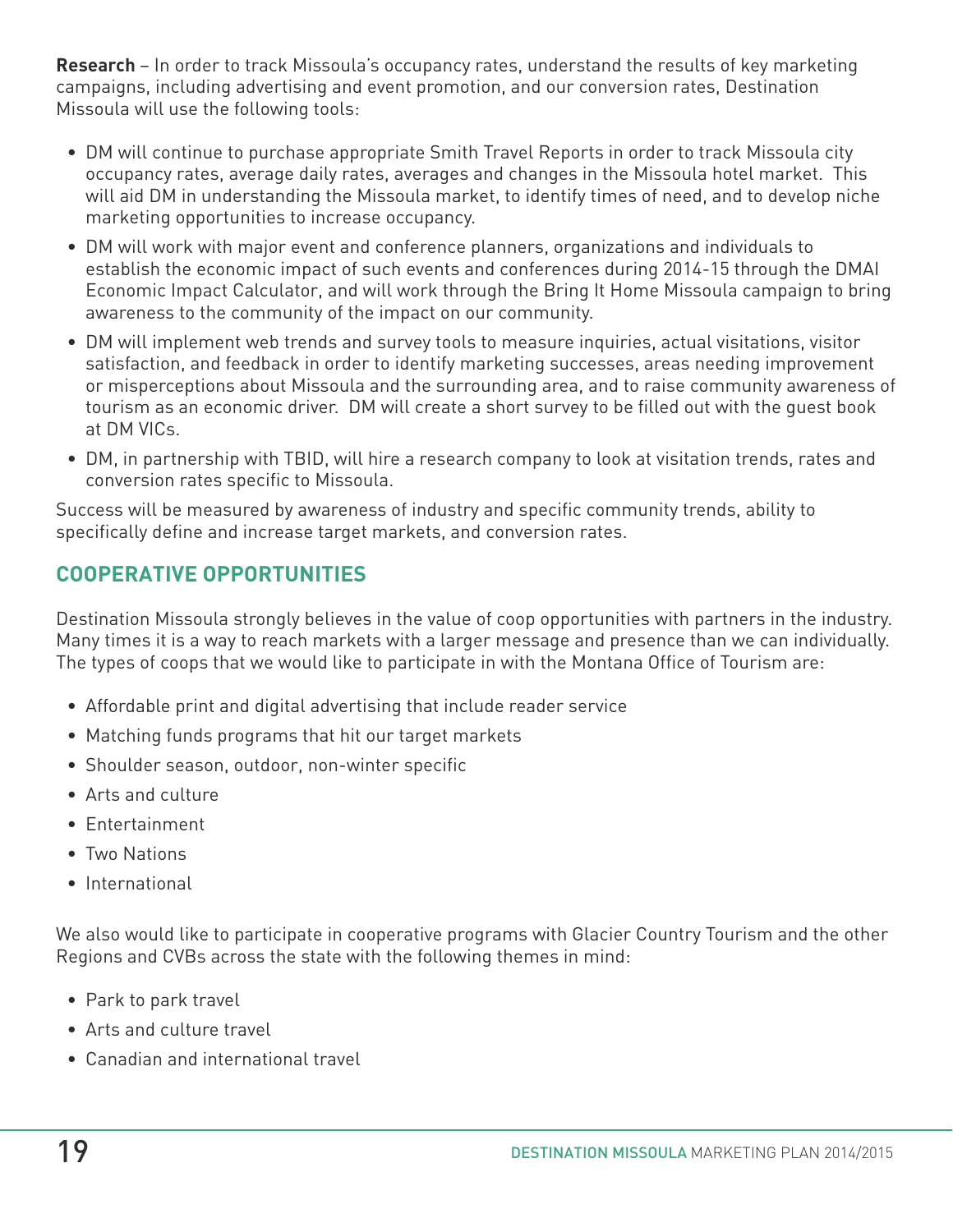We have participated in many cooperative opportunities with industry partners in the past, many of which have been highly successful. Following are some of the more recent coops we have participate in on all levels:

Destination Missoula has participated in the Glacier Country summer and winter coops for a number of years. These coops have been highly successful generating close to 20,000 fresh leads annually and which are directly responsible for one-third of all visitor guide requests.

This year Destination Missoula has participated in two Montana Office of Tourism cooperatives purchasing print and digital buys in both Backpacker and iExplore. Since these are new coops that have just launched we don't have decisive result to report at this time.

Upon receiving new air service into both San Francisco and Atlanta, Destination Missoula partnered with the airlines involved and Missoula International Airport on a print and digital marketing campaign into both cities to advertise the new flight opportunities into Missoula. We do consider these campaigns a success as enough tickets are being sold that both cities see continuing service.

Destination Missoula has also participated with the Montana Office of Tourism in the Madden Media print and digital campaign which generated approximately 2,400 new leads.

For a number of years, Destination Missoula created a cooperative opportunity for community business partners to participate in a print campaign in Brides & Grooms magazine. Destination Missoula purchased the center gatefold of the magazine, with partners able to purchase full page ads adjoining and inside the gatefold for a discounted rate. Over the years this was a successful campaign. The most recent campaign generated only 210 direct inquiries, but generated 900 unique website visits and was responsible for 630 travel guide requests for an overall engagement of 1,740.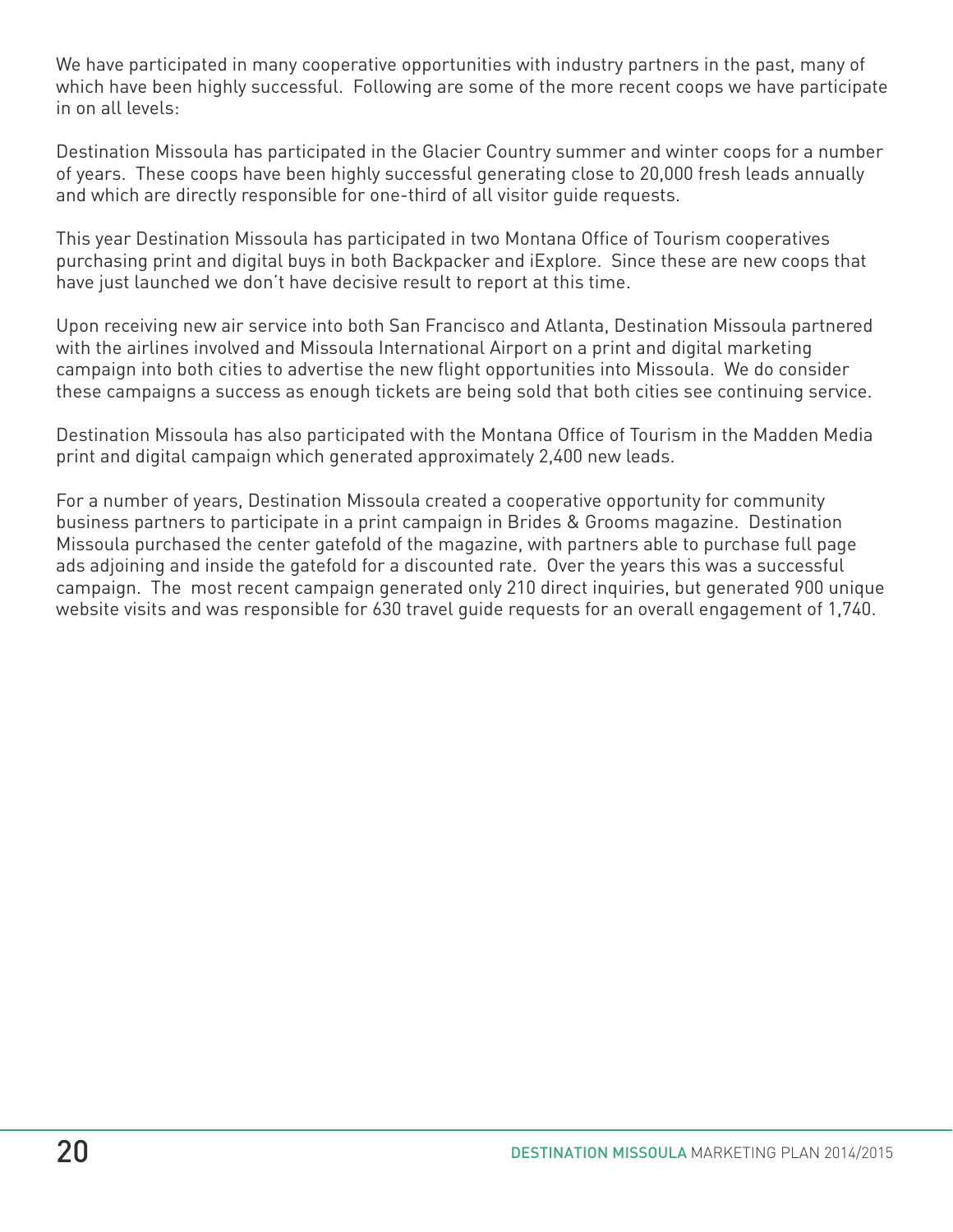# 2014 - 2015 BUDGET

|                                                                                                                                                                                                                  | <b>BED TAX</b>                                     | <b>OTHER</b>                                         | <b>TOTAL</b> |
|------------------------------------------------------------------------------------------------------------------------------------------------------------------------------------------------------------------|----------------------------------------------------|------------------------------------------------------|--------------|
| <b>CONSUMER ADVERTISING</b>                                                                                                                                                                                      | \$50,800                                           | \$126,000                                            | \$176,800    |
| Electronic Adv./E-Blasts/Newsletters<br>Online/ Digital Advertising<br>Photo/Video Library<br>Print Advertising<br>Search Engine Marketing<br>Search Engine Optimization<br>Website Internet Development/Updates | 7,500<br>9,800<br>4,000<br>26,500<br>3,000         | yes<br>yes<br>yes<br>yes<br>yes<br>yes               |              |
| <b>GROUP MARKETING</b>                                                                                                                                                                                           |                                                    | \$188,840                                            | \$188,840    |
| Electronic Adv./E-Blasts/Newsletters<br><b>FAMS</b><br>Online/Digital Advertising<br>Print Advertising<br>Social Media<br>Travel/Trade Shows<br>Press Trips<br>Group Marketing Support/Personnel                 |                                                    | yes<br>yes<br>yes<br>yes<br>yes<br>yes<br>yes<br>yes |              |
| <b>MARKETING SUPPORT</b>                                                                                                                                                                                         | \$106,952                                          | \$91,034                                             | \$197,986    |
| Administration<br><b>DMAI</b>                                                                                                                                                                                    | 36,000<br>3,000                                    | yes<br>yes                                           |              |
| Fulfillment/Telemarketing<br>Opportunity<br>TAC/Governor's Conference<br>VIC Funding/Staff/Signage<br>Crisis Management<br>Research<br>Joint Venture                                                             | 39,600<br>1,435<br>2,000<br>21,092<br>100<br>3,725 | yes<br>yes<br>yes<br>yes<br>yes                      |              |
| <b>PUBLICITY</b>                                                                                                                                                                                                 | \$30,498                                           | \$60,502                                             | \$91,000     |
| <b>FAMS</b><br>Marketing/Publicity Personnel<br>Press Promotion/Media Outreach<br>Social Media                                                                                                                   | 15,498<br>15,000                                   | yes<br>yes<br>yes                                    |              |

**BED TAX** 

#### **OTHER FUNDING**

#### **COMBINED FUNDING**

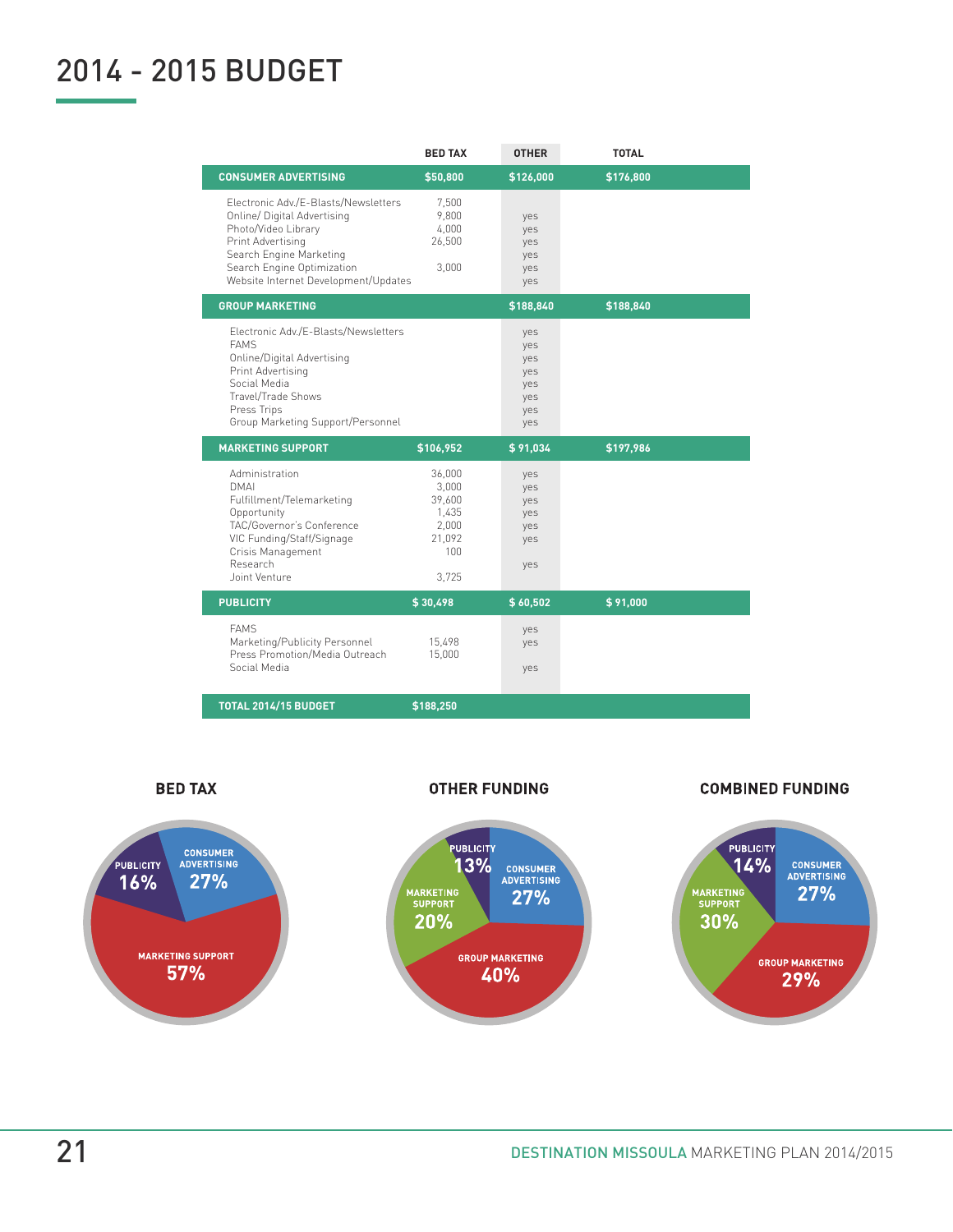| FY 2014 Project Monies moved to FY 2015<br><b>TOTAL PROJECTED BUDGET FY 2014-15</b> | \$8,250<br>\$178,748 |
|-------------------------------------------------------------------------------------|----------------------|
| <b>Rollover @ MTOT (unanticipated revenue)</b>                                      |                      |
| Uncommitted Funds @ Audit (under budget line items)                                 |                      |
| <b>MTOT Projection @ 100%</b>                                                       | \$170,498            |
|                                                                                     |                      |

Projecting 4% growth in occupancy and RevPar for Missoula (similar to last year), and rollover funds at audit, Missoula will meet its full budget of \$188,250.00

**Please identify projects and amounts you would eliminate or reduce if revenue decreases by 10%.** Destination Missoula would reduce consumer advertising, opportunity, joint venture and Internet development/maintenance/marketing as necessary.

#### **If you choose to reserve funds for future years, please identify purpose, anticipated project budget and amount of funds to be reserved this year.**

Destination Missoula will hold no funds in reserve this year.